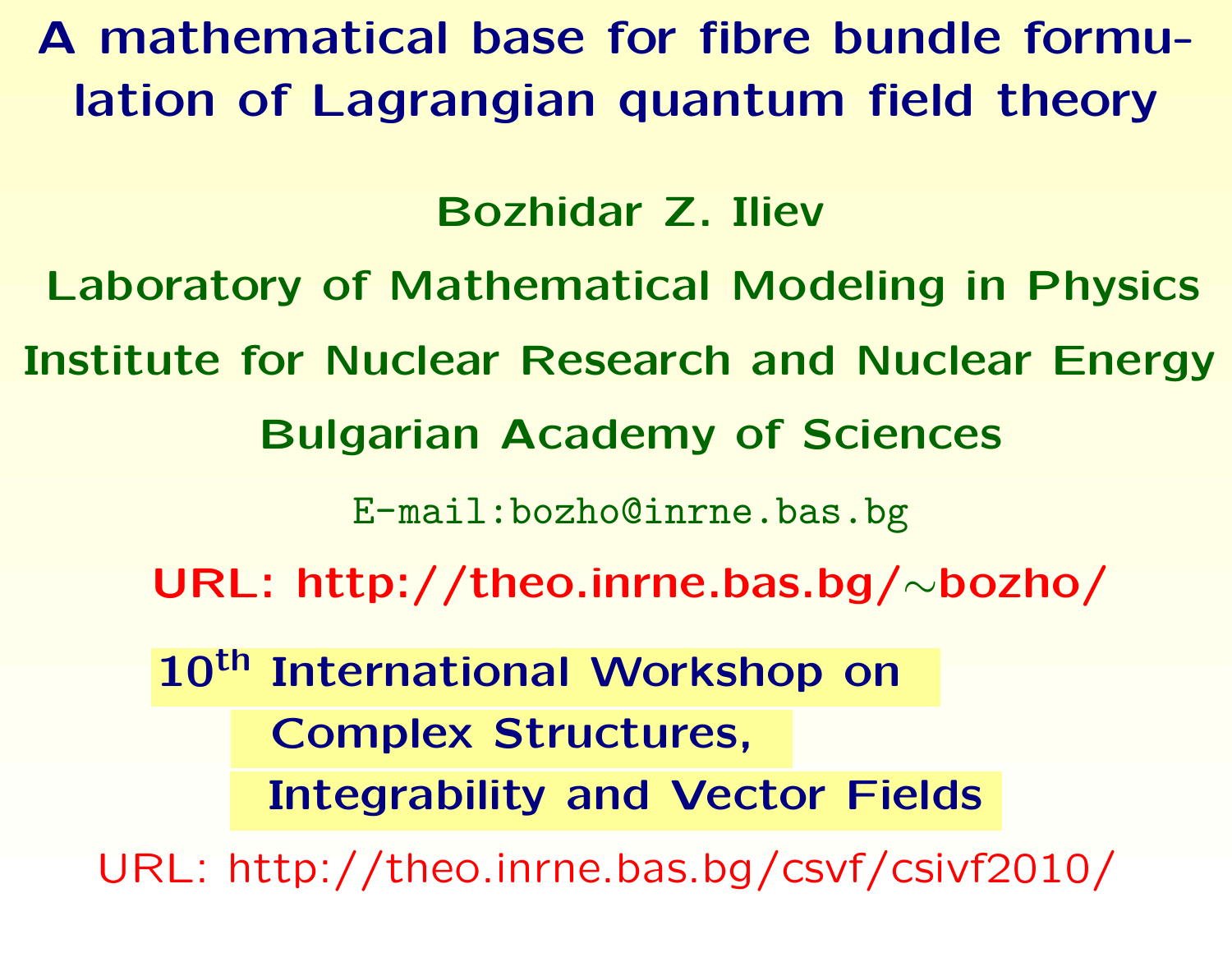## Abstract

This report presents a differential-geometric foundeations for an attempt to formulate Lagrangian (canonical) quantum field theory on fibre bundles. In it the standard Hilbert space of quantum field theory is replace with a Hilbert bundle; the former playing a role of a (typical) fibre of the letter one. Suitable sections of that bundle replace the ordinary state vectors and the operators on the system's Hilbert space are transformed into morphisms of the same bundle. In particular, the field operators are mapped into corresponding field morphisms.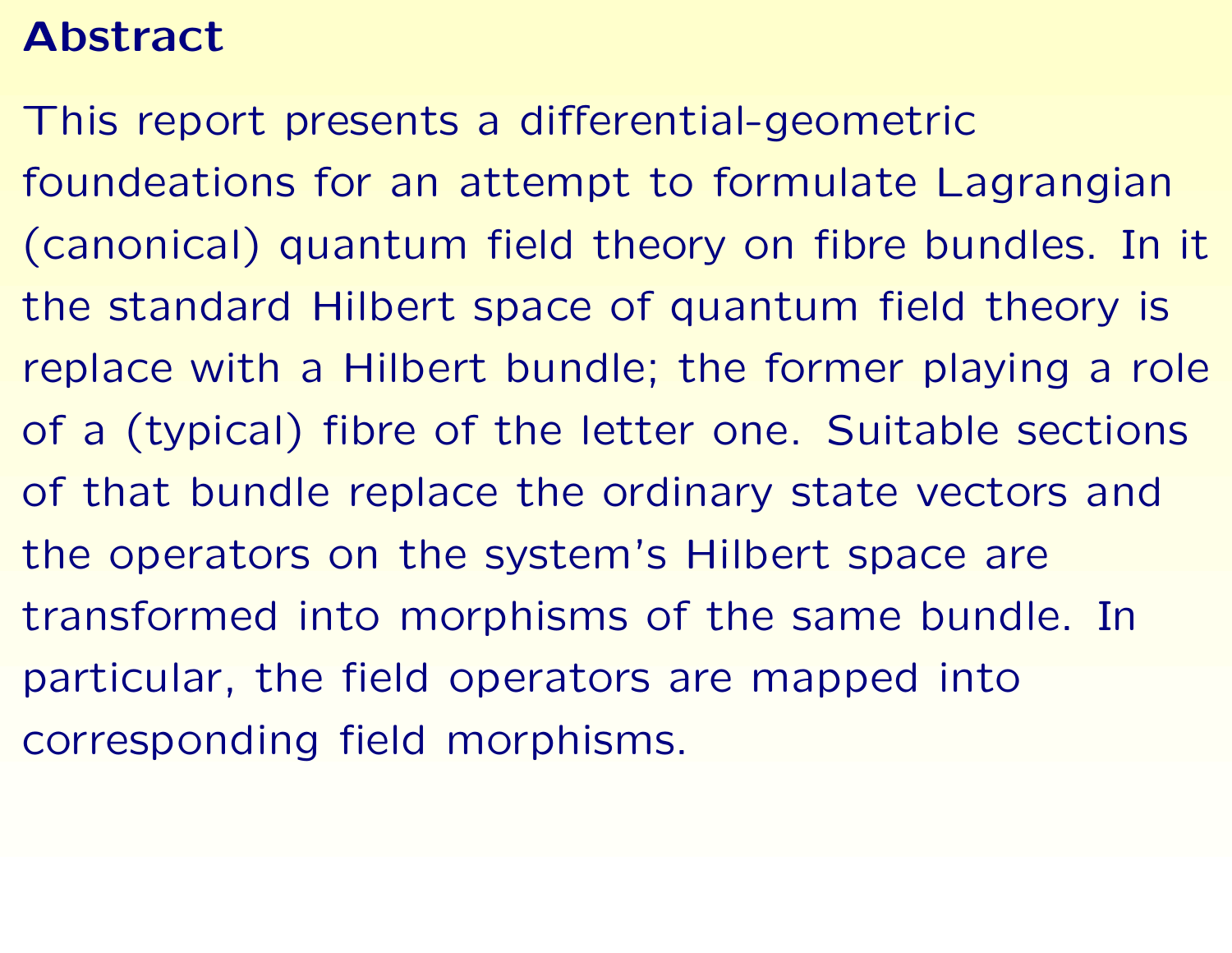# 1. Introduction

The purpose of this work is to be presented grounds for a consistent formulation of quantum field theory in terms of fibre bundles. The ideas for that goal are shared from [1-5], where the quantum mechanics is formulated on the geometrical language of fibre bundle theory.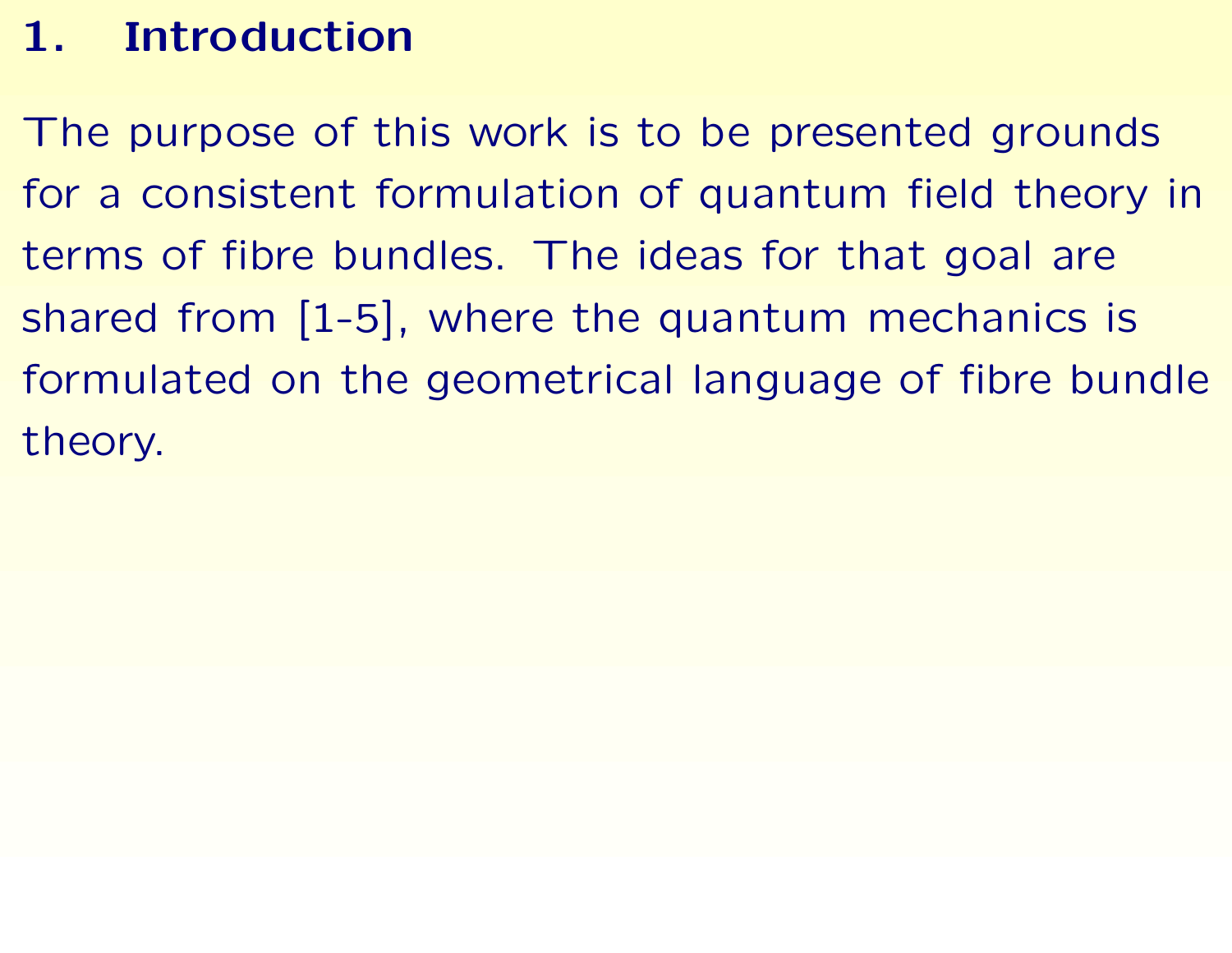## The plan:

At first we present some basic definitions. Special attention will be paid on the Hilbert bundles, which will replace the Hilbert spaces of the ordinary quantum field theory, and the metric structure in them.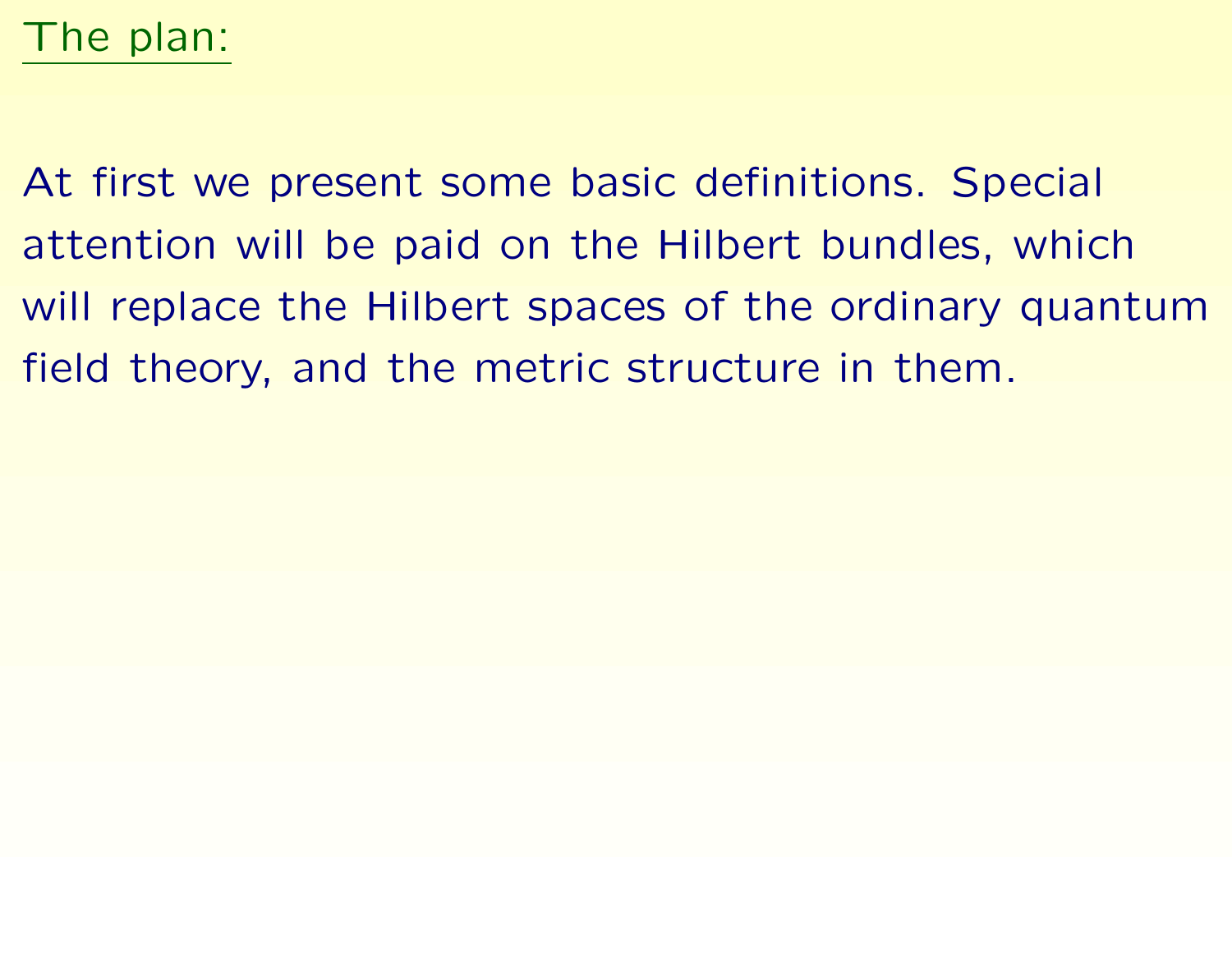At first we present some basic definitions. Special attention will be paid on the Hilbert bundles, which will replace the Hilbert spaces of the ordinary quantum field theory, and the metric structure in them.

Next we considered an isomorphism between the fibres of a Hilbert bundle, called the bundle transport. It will play a central role in this investigation.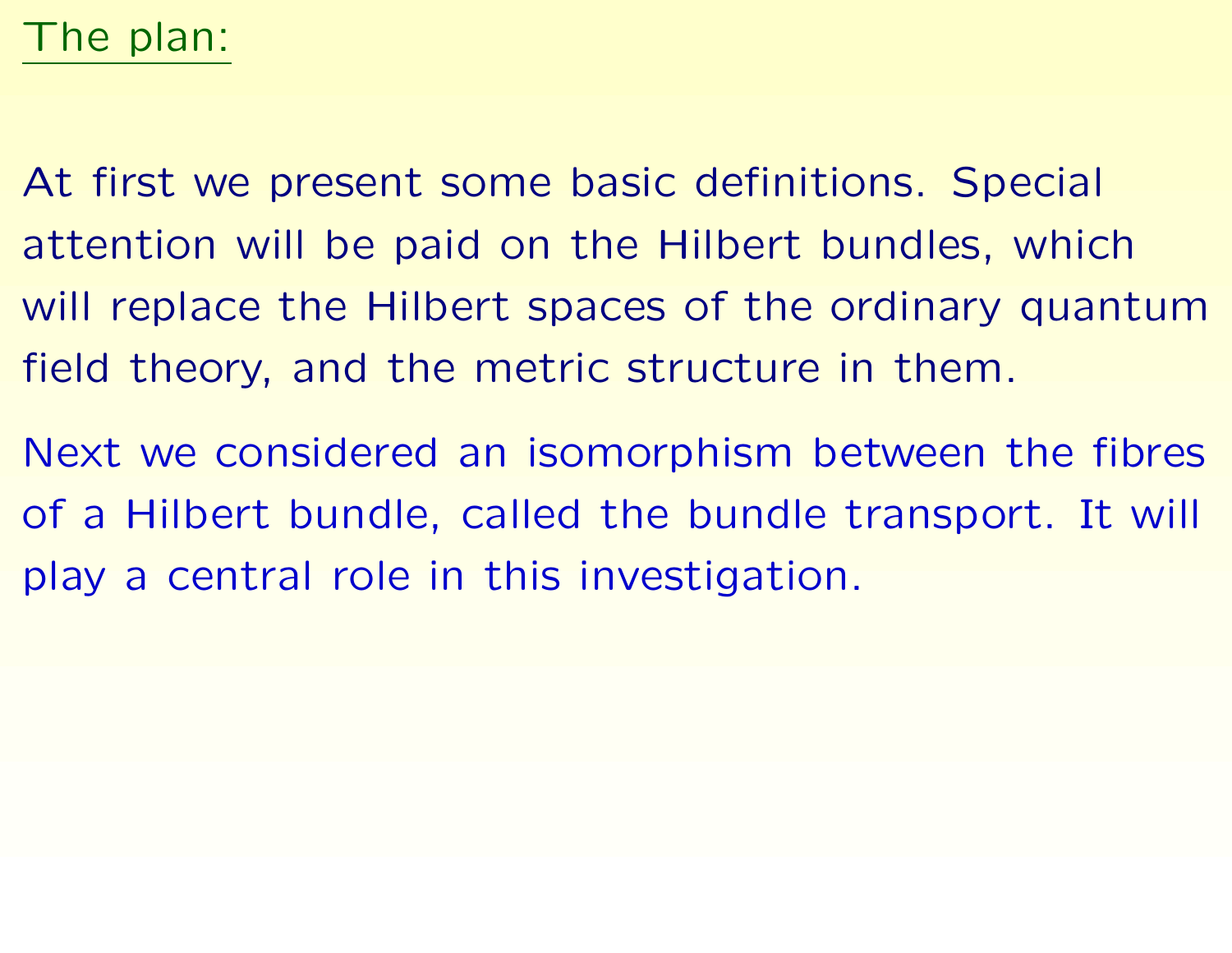At first we present some basic definitions. Special attention will be paid on the Hilbert bundles, which will replace the Hilbert spaces of the ordinary quantum field theory, and the metric structure in them.

Next we considered an isomorphism between the fibres of a Hilbert bundle, called the bundle transport. It will play a central role in this investigation.

Then a motivation is presented why the (Hilbert) fibre bundles are a natural scene for a mathematical formulation of quantum field theory.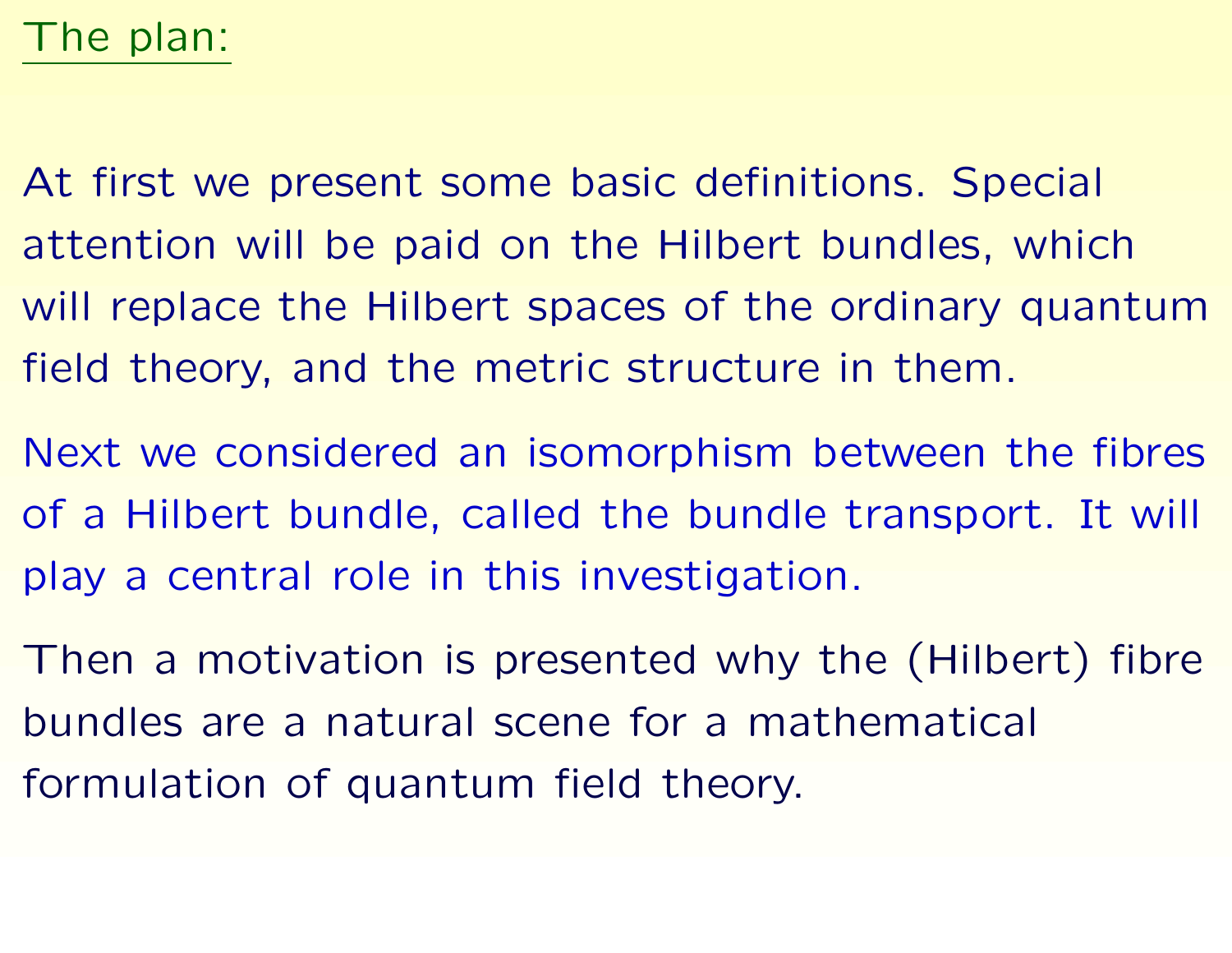## 2. Fibre Bundles. Hilbert bundles

A bundle is a triple  $(E, \pi, B)$  of sets E (bundle space) and B (base) and surjective mapping  $\pi: E \to B$ (projection). If  $b \in B$ ,  $\pi^{-1}(b)$  is the fibre over b and, if  $Q \subseteq B$ ,  $(E, \pi, B)|_Q := (\pi^{-1}(Q), \pi|_{\pi^{-1}(Q)}, Q)$  is the restriction on Q of a bundle  $(E, \pi, B)$ . A section of  $(E, \pi, B)$  is a mapping  $\sigma: B \to E$  such that  $\pi \circ \sigma = id_B$ , where  $\mathrm{id}_Z$  is the identity mapping of a set Z, and their set is denoted by  $\operatorname{Sec}(E,\pi,B)$ . The set of morphisms of  $(E, \pi, B)$  is

 $\text{Mor}(E, \pi, B) := \{(\varphi, f) | \varphi: E \to E, f: B \to B, \pi \circ \varphi = f \circ \pi\}.$ 

The set of all *B*-morphisms (strong morphisms) of  $(E, \pi, B)$  is  ${\rm Mor}_B(E, \pi, B) := {\varphi | \varphi : E \to E, \ \pi \circ \varphi = \pi}.$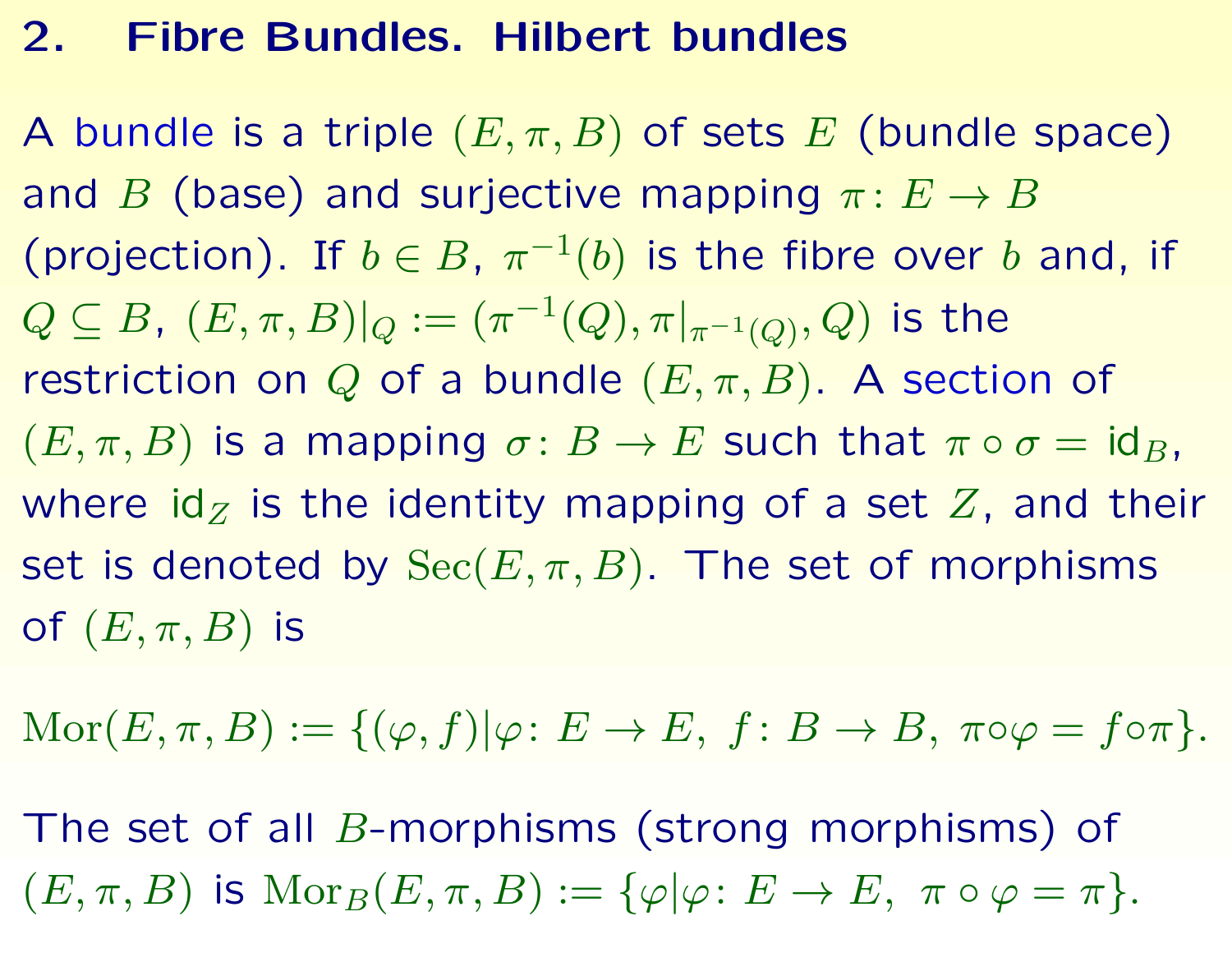The bundle of point-restricted morphisms is defined by

$$
E_0 := \{ (\varphi_b, f) \mid \varphi_b = \varphi|_{\pi^{-1}(b)}, \ b \in B, \ (\varphi, f) \in \text{Mor}(E, \pi, B) \}
$$
  
=  $\{ (\varphi_b, f) \mid \varphi_b : \pi^{-1}(b) \to \pi^{-1}(f(b)), \ b \in B, \ f \colon B \to B \}$ 

and  $\pi_0\colon E_0\to B$  with  $\pi_0(\varphi_b, f):=b$  for  $(\varphi_b, f)\in E_0$ .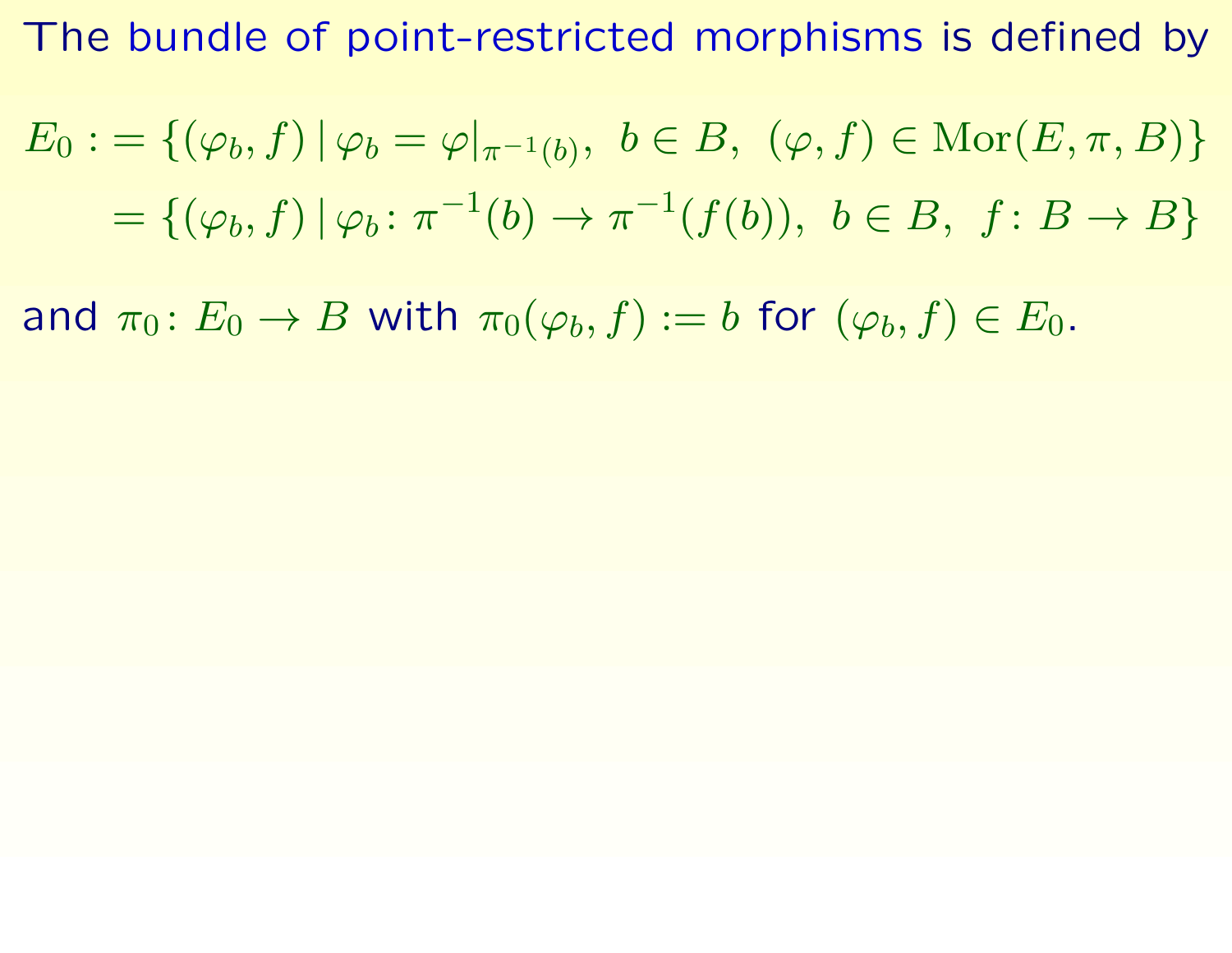The bundle of point-restricted morphisms is defined by

$$
E_0 := \{ (\varphi_b, f) \mid \varphi_b = \varphi|_{\pi^{-1}(b)}, \ b \in B, \ (\varphi, f) \in \text{Mor}(E, \pi, B) \}
$$
  
=  $\{ (\varphi_b, f) \mid \varphi_b : \pi^{-1}(b) \to \pi^{-1}(f(b)), \ b \in B, \ f \colon B \to B \}$ 

and  $\pi_0\colon E_0\to B$  with  $\pi_0(\varphi_b, f):=b$  for  $(\varphi_b, f)\in E_0$ .

The bundle  $\mathrm{mor}_B(E, \pi, B)$  of (point-) restricted morphisms over B of  $(E, \pi, B)$  has a bundle space

$$
E_0^B := \{ \varphi_b \, | \, \varphi_b = \varphi|_{\pi^{-1}(b)}, \ b \in B, \ \varphi \in \text{Mor}_B(E, \pi, B) \}
$$

$$
= \{ \varphi_b \, | \, \varphi_b \colon \pi^{-1}(b) \to \pi^{-1}(b), \ b \in B \}
$$

and projection  $\pi_0^B$  $\frac{B}{0}\colon E_0^B\to B$  with  $\pi_0^B$  $_0^B(\varphi_b):=b,\ \varphi_b\in E_0^B.$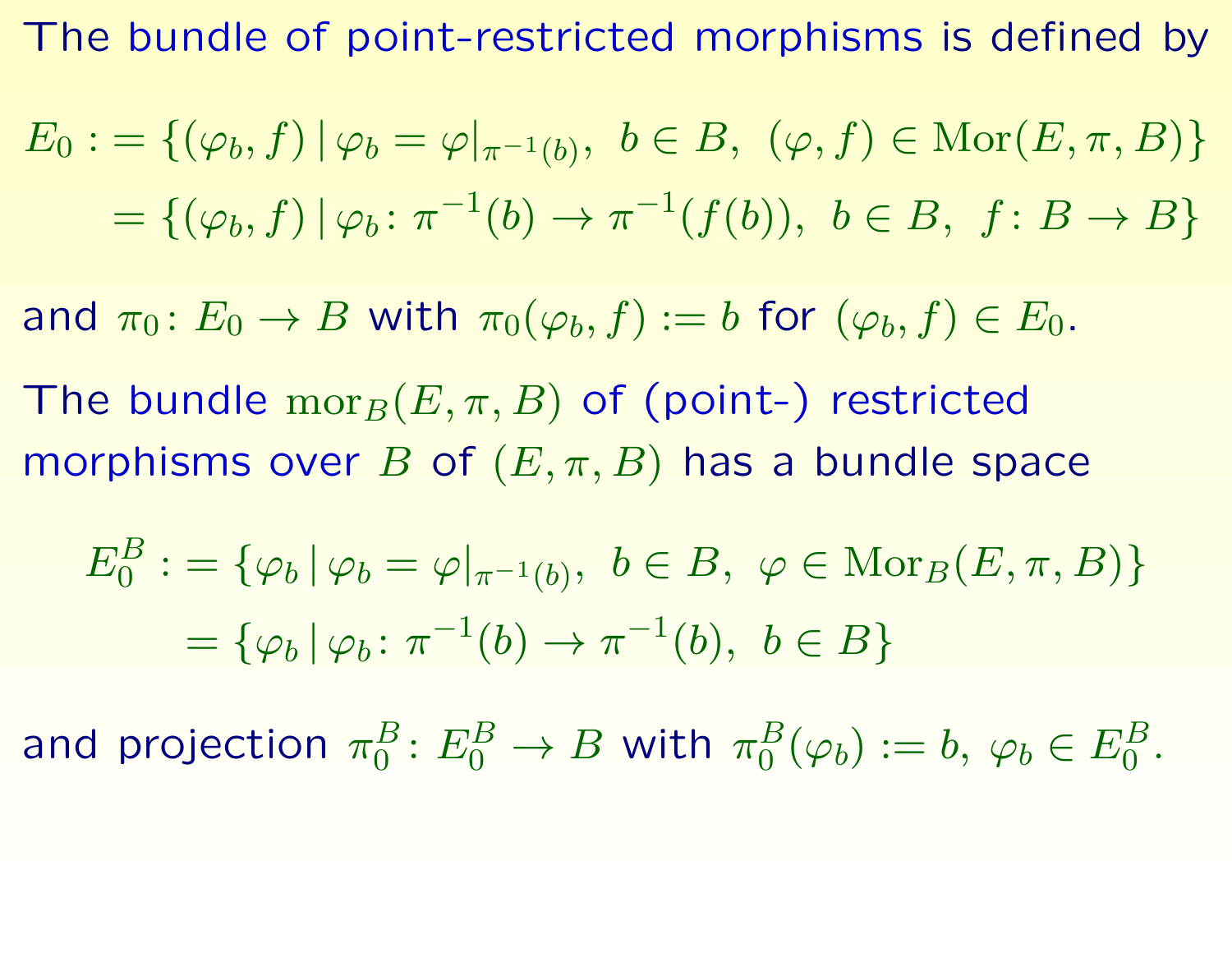The bundle of point-restricted morphisms is defined by

$$
E_0 := \{ (\varphi_b, f) \mid \varphi_b = \varphi|_{\pi^{-1}(b)}, \ b \in B, \ (\varphi, f) \in \text{Mor}(E, \pi, B) \}
$$
  
=  $\{ (\varphi_b, f) \mid \varphi_b : \pi^{-1}(b) \to \pi^{-1}(f(b)), \ b \in B, \ f \colon B \to B \}$ 

and  $\pi_0\colon E_0\to B$  with  $\pi_0(\varphi_b, f):=b$  for  $(\varphi_b, f)\in E_0$ .

The bundle  $\mathrm{mor}_B(E, \pi, B)$  of (point-) restricted morphisms over B of  $(E, \pi, B)$  has a bundle space

$$
E_0^B := \{ \varphi_b \, | \, \varphi_b = \varphi|_{\pi^{-1}(b)}, \, b \in B, \, \varphi \in \text{Mor}_B(E, \pi, B) \}
$$

$$
= \{ \varphi_b \, | \, \varphi_b \colon \pi^{-1}(b) \to \pi^{-1}(b), \, b \in B \}
$$

and projection  $\pi_0^B$  $\frac{B}{0}\colon E_0^B\to B$  with  $\pi_0^B$  $_0^B(\varphi_b):=b,\ \varphi_b\in E_0^B.$ 

There is a natural bijection  $\operatorname{Mor}_B(E,\pi,B)$  $\overline{\chi}$  $\longrightarrow$  Sec(mor<sub>B</sub>(E,  $\pi$ , B)).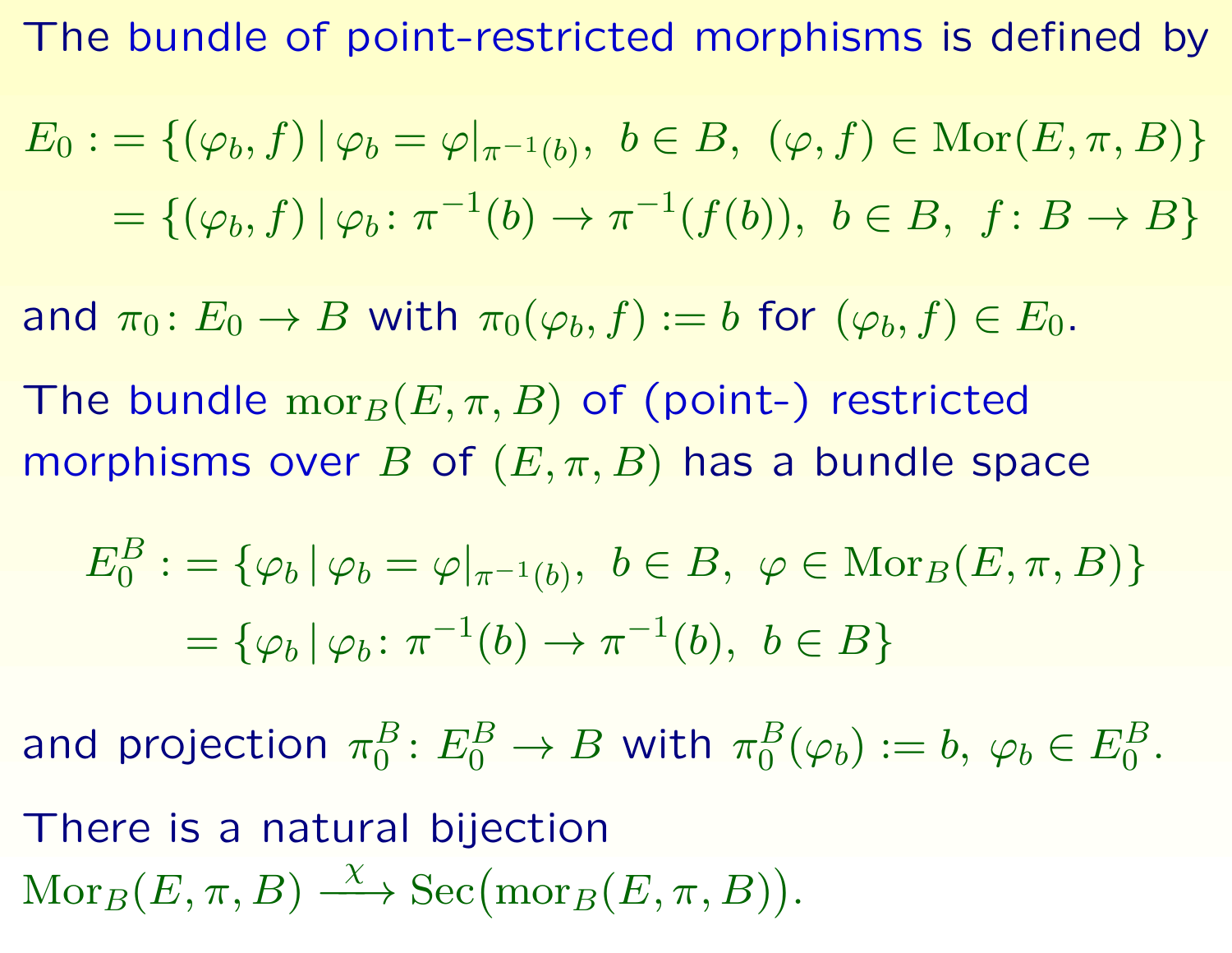A map  $\text{Sec}(E, \pi, B) \to \text{Sec}(E, \pi, B)$  is called morphism of  $Sec(E, \pi, B)$ . Their set is  $MorSec(E, \pi, B)$ .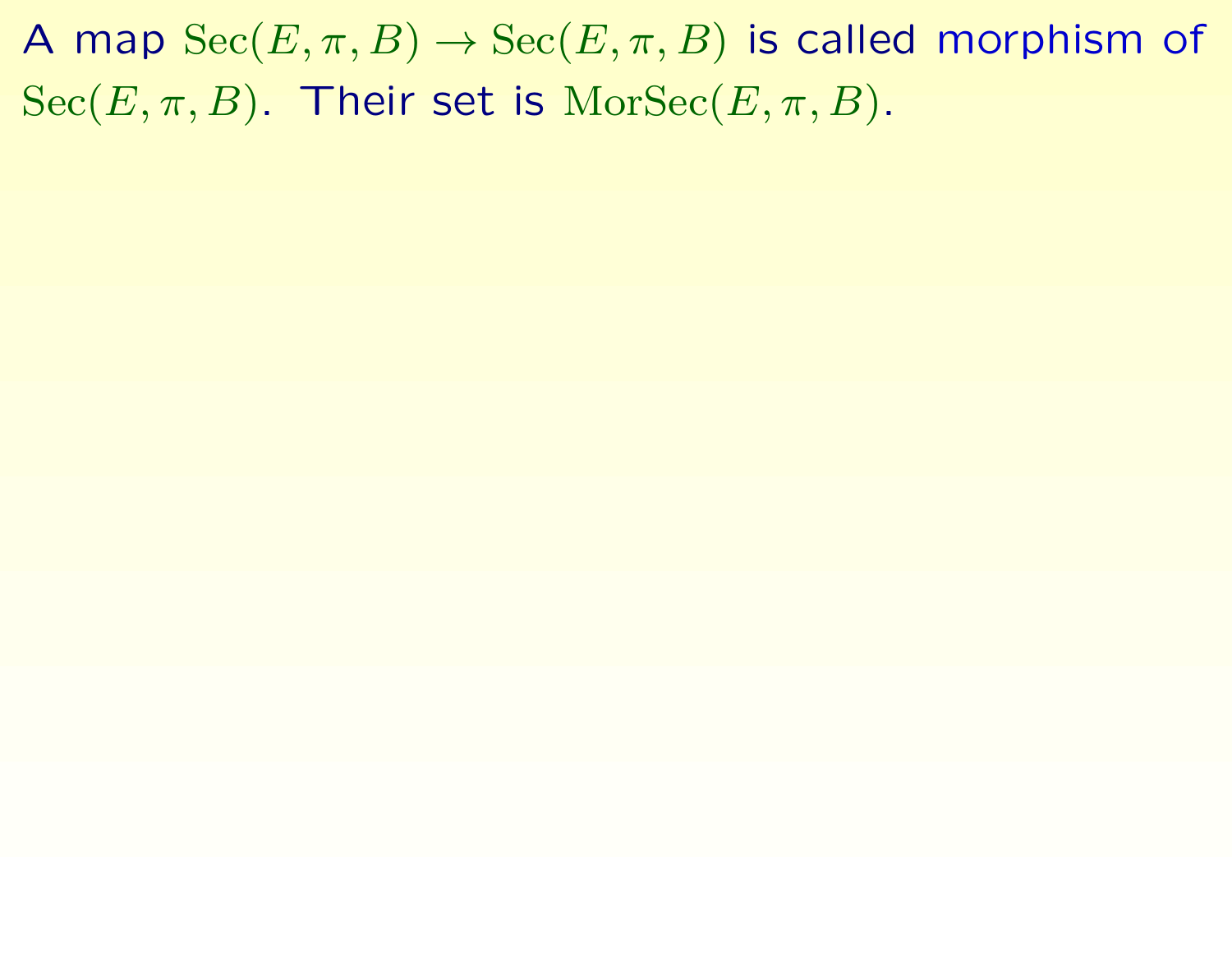A map  $\text{Sec}(E, \pi, B) \to \text{Sec}(E, \pi, B)$  is called morphism of  $Sec(E, \pi, B)$ . Their set is  $MorSec(E, \pi, B)$ . Definition 2.1. A Hilbert (fibre) bundle is a vector bundle whose fibres over the base are isomorphic Hilbert spaces.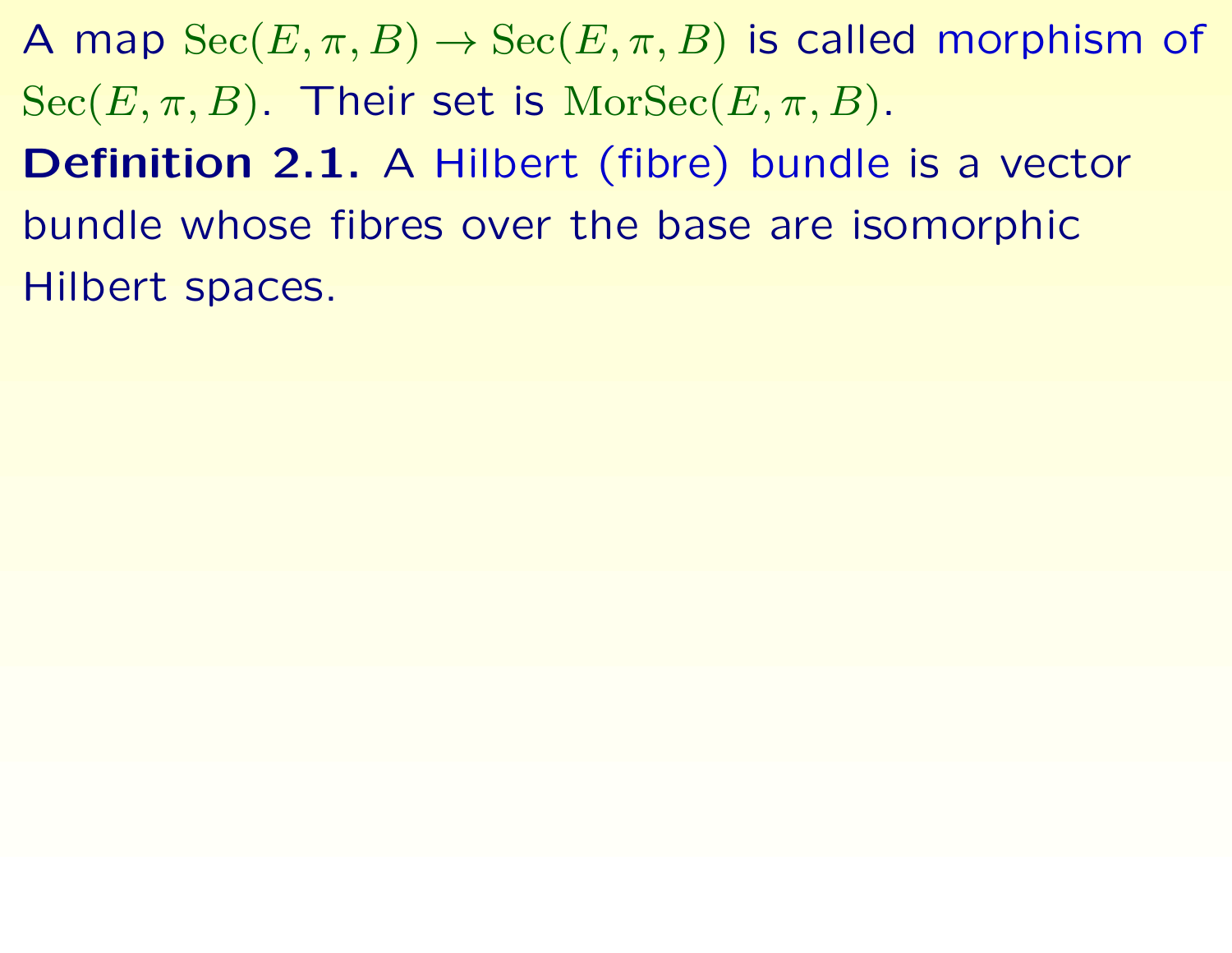A map  $\text{Sec}(E, \pi, B) \to \text{Sec}(E, \pi, B)$  is called morphism of  $Sec(E, \pi, B)$ . Their set is  $MorSec(E, \pi, B)$ . Definition 2.1. A Hilbert (fibre) bundle is a vector bundle whose fibres over the base are isomorphic Hilbert spaces.

Let  $(F, \pi, M, \mathcal{F})$  be a Hilbert bundle and  $F_x := \pi^{-1}(x)$ . Let  $l_x\colon F_x\to\mathcal{F}$ ,  $x\in M$ , be the point-trivializing isomorphisms defined by the decomposition functions via  $\phi_W|_x(x,\psi)=:l_x^{-1}$  $\pi^{-1}(\psi)\in \pi^{-1}(x)$  for every  $\psi\in \mathcal{F}.$ Let  $\prec \cdot | \cdot \succ : \mathcal{F} \times \mathcal{F} \to \mathbb{R}$  be the scalar product in  $\mathcal{F}$  and  $\langle \cdot | \cdot \rangle_x : F_x \times F_x \to \mathbb{R}$  be the scalar product in  $F_x$ . A Hilbert bundle with compatible vector and metric structure,  $\langle \varphi_x | \psi_x \rangle_x = \langle l_x(\varphi_x) | l_x(\psi_x) \rangle$  for every  $\varphi_x, \psi_x \in F_x$ , is called compatible Hilbert bundle.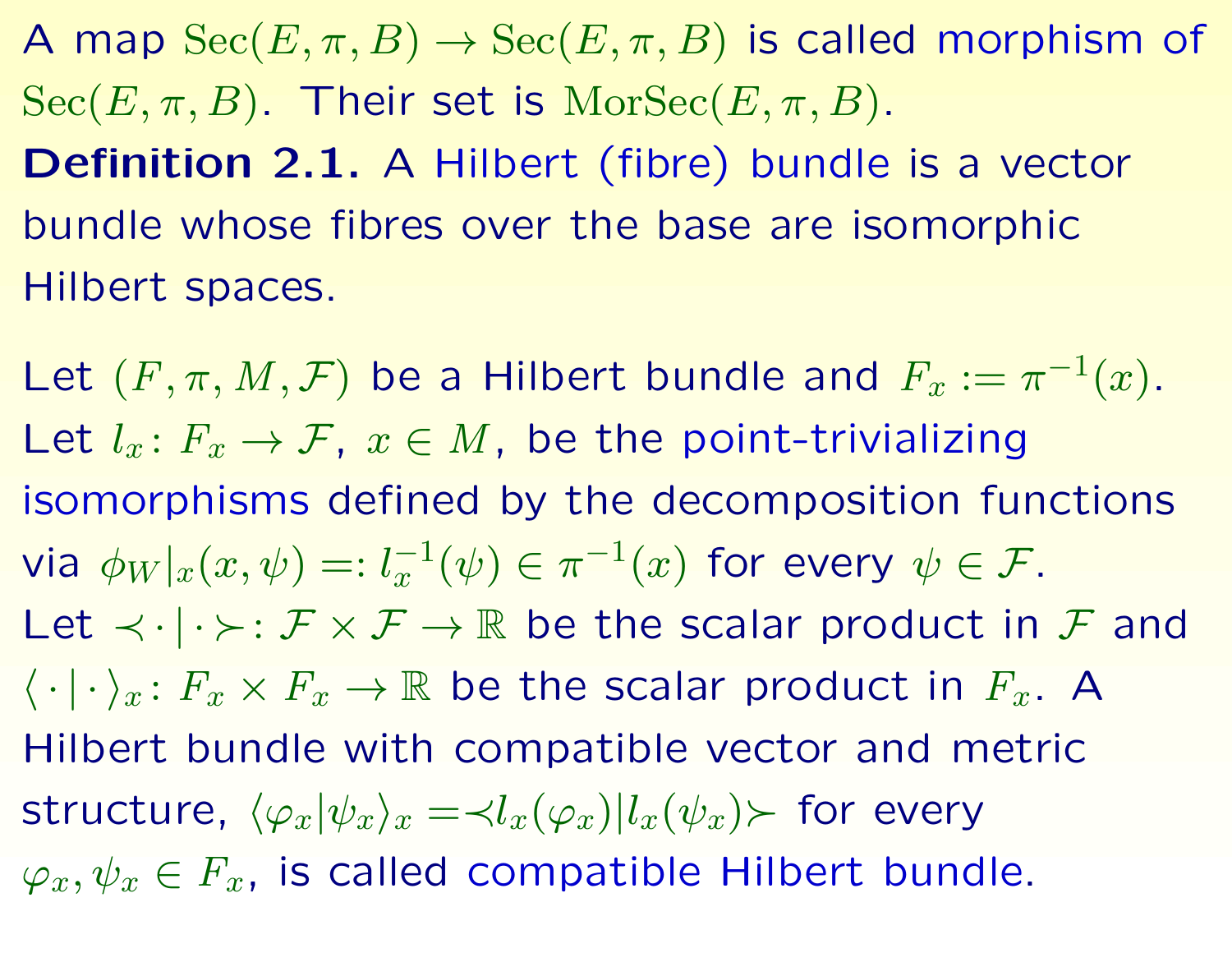#### In such a bundle we have

<span id="page-13-0"></span>
$$
\langle \cdot | \cdot \rangle_x = \langle l_x | \cdot | l_x \cdot \rangle, \qquad x \in M \tag{2.1}
$$
  

$$
\langle \cdot | \cdot \rangle = \langle l_x^{-1} | \cdot | l_x^{-1} \cdot \rangle_x, \qquad x \in M. \tag{2.1'}
$$

Beginning from now on, only compatible Hilbert bundles will be employed.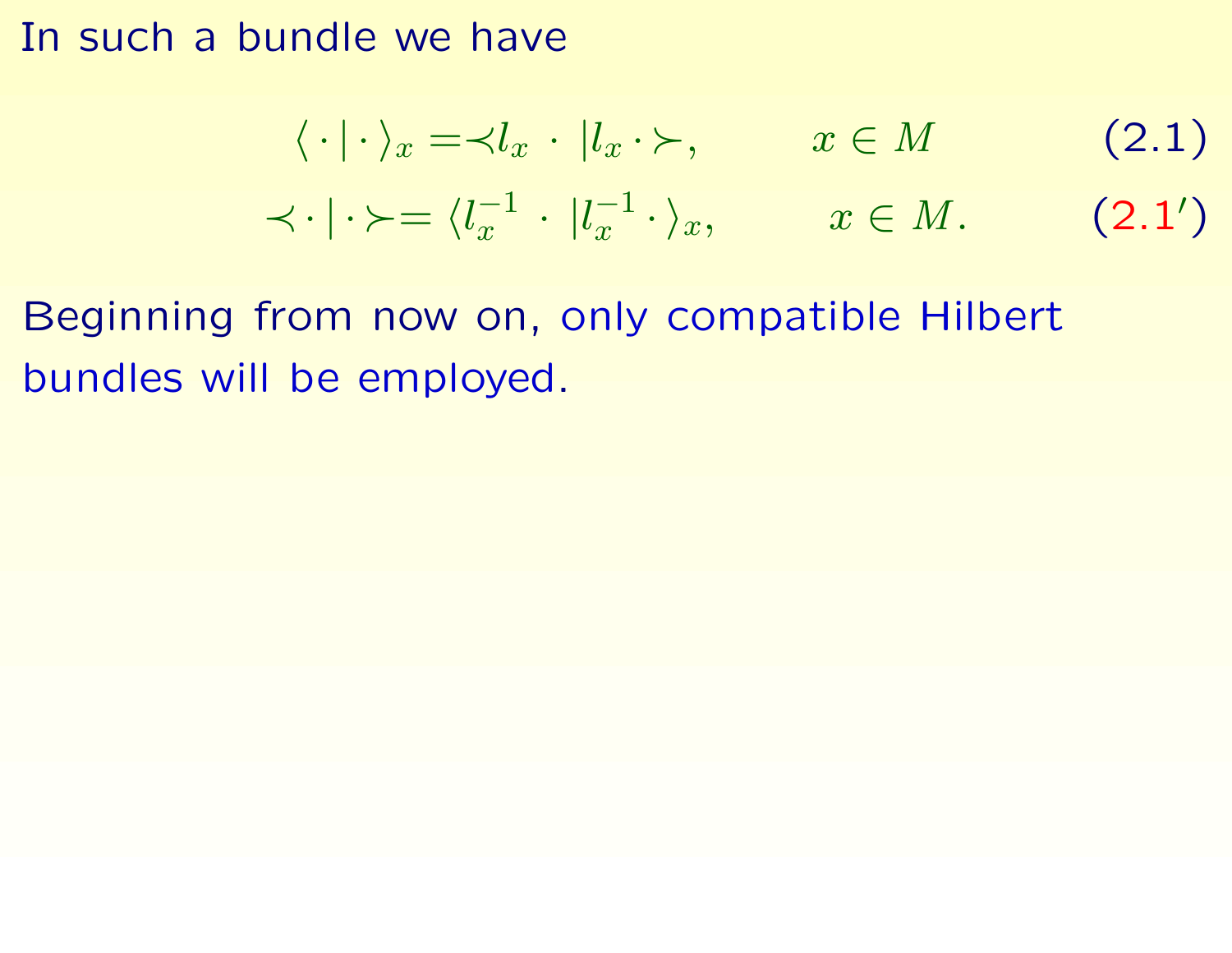#### In such a bundle we have

$$
\langle \cdot | \cdot \rangle_x = \langle l_x | \cdot | l_x \cdot \rangle, \qquad x \in M \tag{2.1}
$$
  

$$
\langle \cdot | \cdot \rangle = \langle l_x^{-1} | \cdot | l_x^{-1} \cdot \rangle_x, \qquad x \in M. \tag{2.1'}
$$

Beginning from now on, only compatible Hilbert bundles will be employed.

Defining the Hermitian conjugate mapping  $A_x^{\ddagger} \colon \mathcal{F} \to F_x$ of  $A_x\colon F_x\to \mathcal{F}$  by  $\langle A_x^\ddagger\varphi|\chi_x\rangle_x:=\prec\varphi|A_x\chi_x\succ,\ \varphi\in\mathcal{F},$  $\chi_x \in F_x$ , we find († denotes conjugation in F)

$$
A_x^{\ddagger} = l_x^{-1} \circ \left( A_x \circ l_x^{-1} \right)^{\dagger} . \tag{2.2}
$$

We call a mapping  $A_x\colon F_x\to\mathcal{F}$  unitary if it has an inverse  $A^{-1}$  and  $A_x^{\dagger} = A_x^{-1}$ .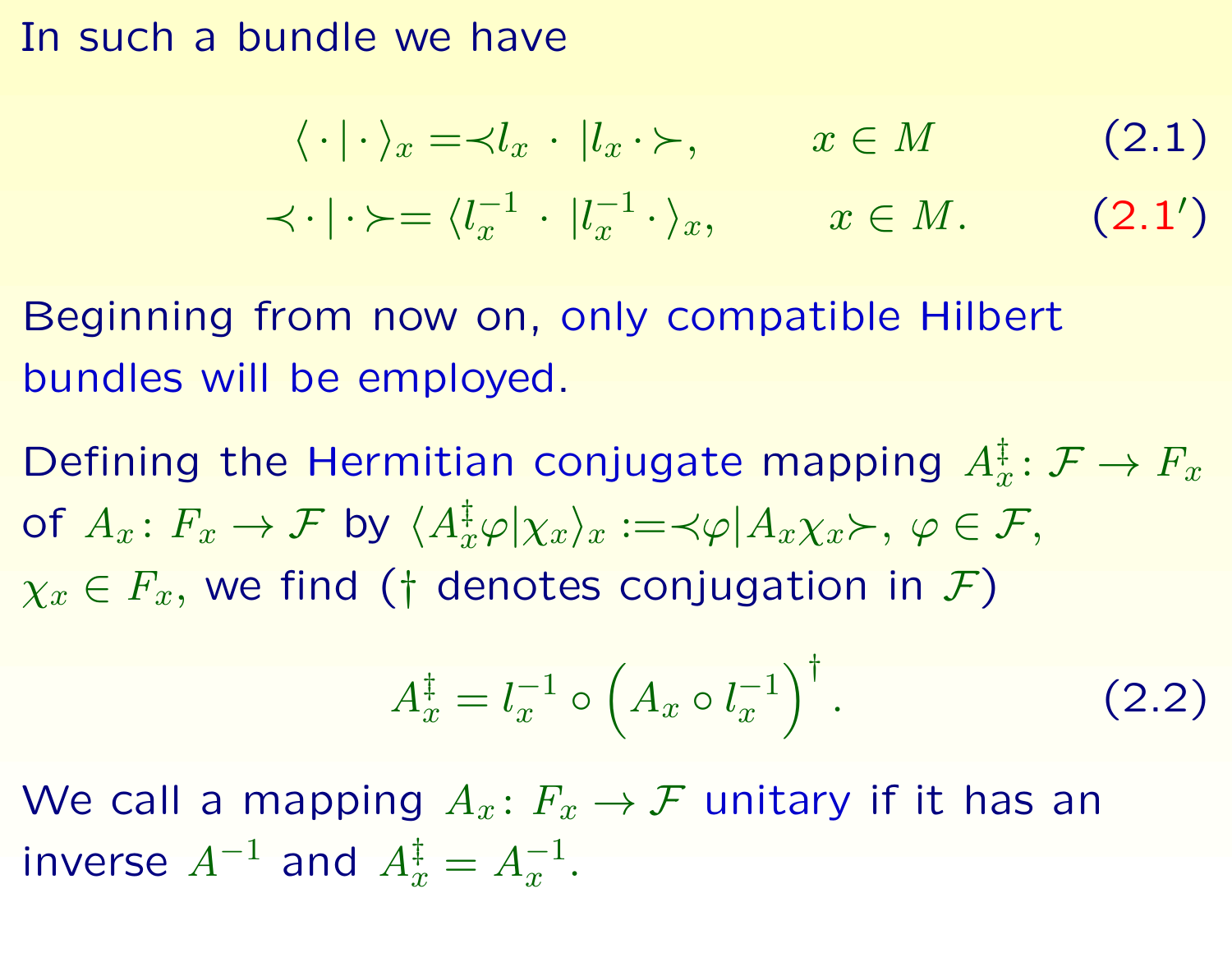The isometric isomorphisms  $l_x: F_x \to \mathcal{F}$  are unitary in this sense:

$$
l_x^{\dagger} = l_x^{-1}.\tag{2.3}
$$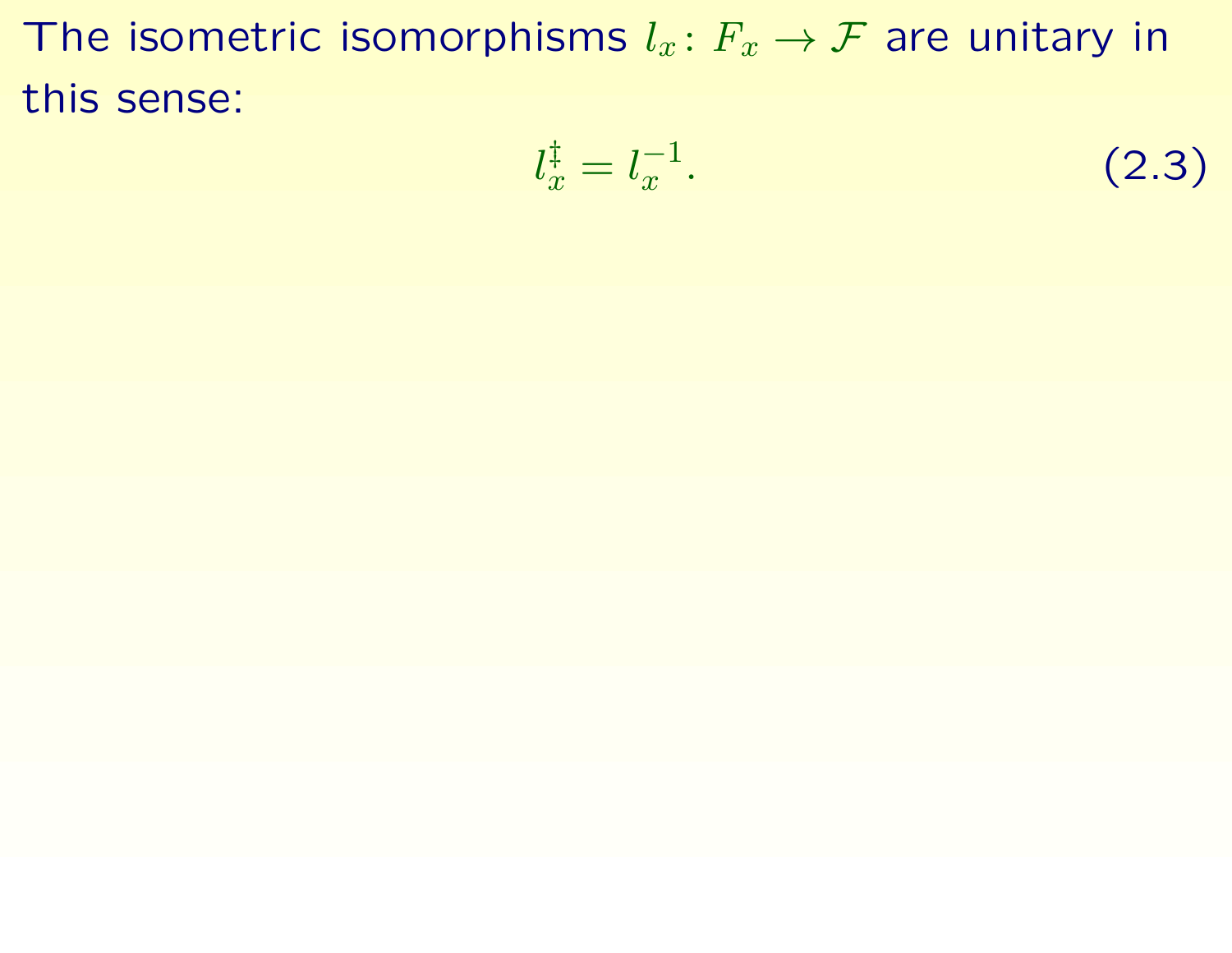The isometric isomorphisms  $l_x: F_x \to \mathcal{F}$  are unitary in this sense:

$$
l_x^{\dagger} = l_x^{-1}.
$$
 (2.3)

The Hermitian conjugate mapping to  $A_{x\to y} \in$  $\{C_{x\to y}\colon F_x\to F_y,\,\,x,y\in M\}$  is  $A_{x\to y}^\ddagger\colon F_x\to F_y$  such that  $\langle A_{x\to y}^{\ddagger}\Phi_x|\Psi_y\rangle_y:=\langle\Phi_x|A_{y\to x}\Psi_y\rangle_x,~~\Phi_x\in F_x,~~\Psi_y\in F_y.$  Its explicit form is

$$
A_{x \to y}^{\ddagger} = l_y^{-1} \circ \left( l_x \circ A_{y \to x} \circ l_y^{-1} \right)^{\dagger} \circ l_x. \tag{2.4}
$$

As  $(\mathcal{A}^{\dagger})^{\dagger} \equiv \mathcal{A}$  for any  $\mathcal{A} \colon \mathcal{F} \to \mathcal{F}$ , we have

$$
\left(A_{x \to y}^{\ddagger}\right)^{\ddagger} = A_{x \to y}.\tag{2.5}
$$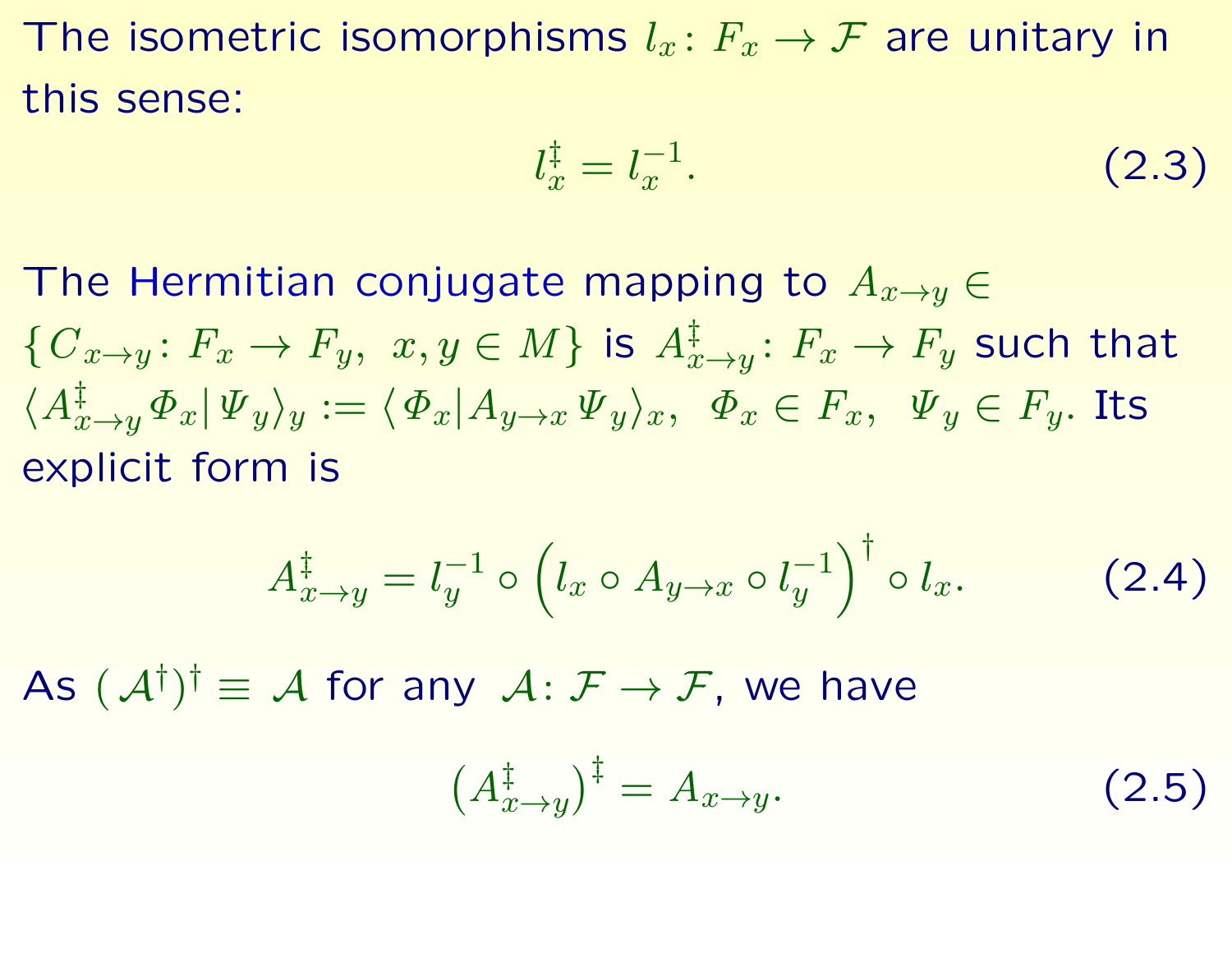A mapping  $A_{x\to y}$  is called Hermitian if

$$
A_{x \to y}^{\ddagger} = A_{x \to y}.
$$
 (2.6)

The mappings  $l_{x\to y} := l_y^{-1}$  $_y^{-1}\circ l_x$  are Hermitian. A mapping  $A_{x\to y}$ :  $F_x \to F_y$  is called unitary if it has a left inverse mapping  $A_{x\to y}^{-1}$ :  $F_y\to F_x$  and

<span id="page-17-0"></span>
$$
A_{x \to y}^{\ddagger} = A_{y \to x}^{-1}.
$$
 (2.7)

The last equation is equivalent with

$$
\langle A_{y \to x} \cdot | A_{y \to x} \cdot \rangle_x = \langle \cdot | \cdot \rangle_y \colon F_y \times F_y \to \mathbb{C}, \tag{2.7'}
$$

i.e. the unitary mappings are fibre-isometric. The following mappings are unitary

$$
l_{x \to y} := l_y^{-1} \circ l_x : \pi^{-1}(x) \to \pi^{-1}(y). \tag{2.8}
$$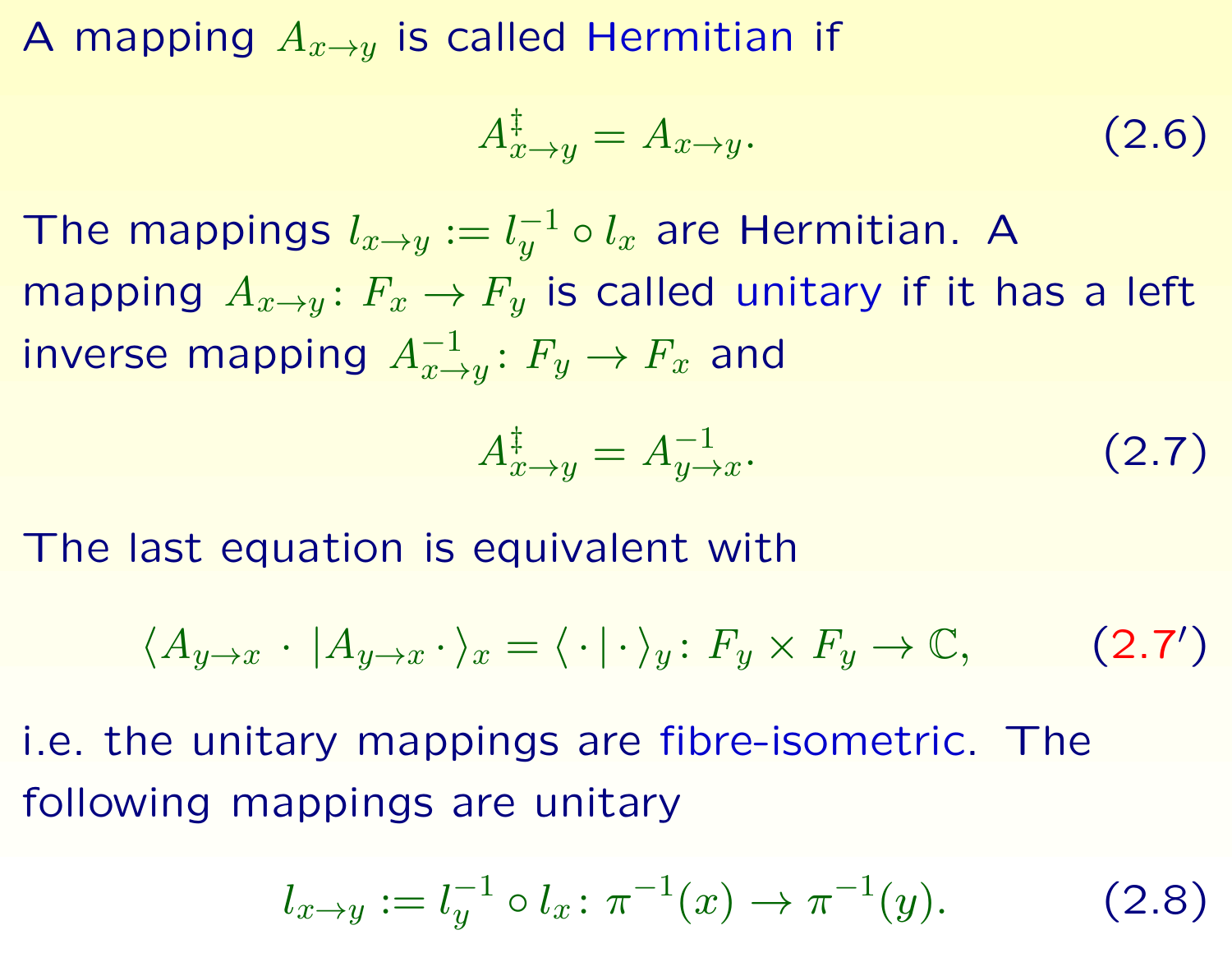Let  $A \in \text{Mor}(F, \pi, M, \mathcal{F})$ . The Hermitian conjugate bundle morphism  $A^{\ddagger}$  to  $A$  is defined by  $\langle A^{\ddagger} \varPhi_x | \varPsi_x \rangle_x := \langle \varPhi_x | A \varPsi_x \rangle_x, \qquad \varPhi_x, \varPsi_x \in F_x.$  Thus  $A_x^{\ddagger}$  $\frac{1}{x} := A^{\ddagger}$  $|F_x$  $= l_x^{-1}$  $x^{-1}$  o  $\sqrt{ }$  $l_x\circ A_x\circ l_x^{-1}$  $\overline{x}$  $\bigwedge^{\dagger}$  $(2.9)$ 

A bundle morphism A is Hermitian if  $A_x^{\ddagger} = A_x$ , i.e. if

$$
A^{\ddagger} = A, \tag{2.10}
$$

and it is called unitary if  $A_x^{\ddagger} = A_x^{-1}$ , i.e. if

$$
A^{\ddagger} = A^{-1}.
$$
 (2.11)

which is equivalent to  $\langle A \cdot | A \cdot \rangle_x = \langle \cdot | \cdot \rangle_x : F_x \times F_x \to \mathbb{C}$ . Hence the unitary morphisms are fibre-metric compatible, i.e. they are isometric .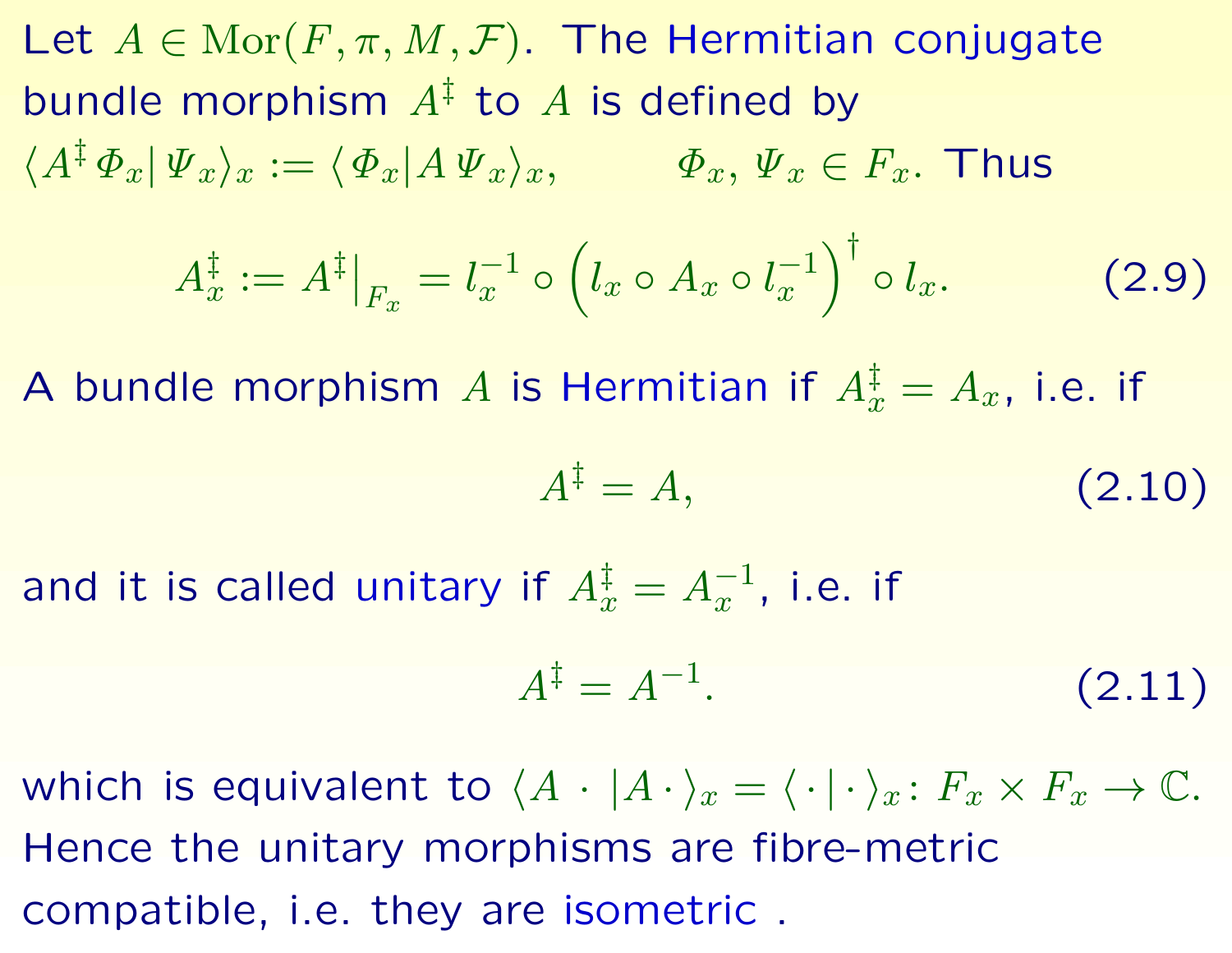#### 3. The bundle transport

Let  $(E, \pi, B, \mathcal{E})$  be a K-vector  $C^1$  bundle,  $K = \mathbb{R}, \mathbb{C}$ . **Definition 3.1.** The bundle transport in  $(E, \pi, B, \mathcal{E})$  is a mapping  $l: (x, y) \mapsto l_{x \to y}$ ,  $x, y \in B$ , where the mapping

$$
l_{x \to y} \colon \pi^{-1}(x) \to \pi^{-1}(y), \tag{3.1}
$$

called (bundle) transport from  $x$  to  $y$ , is defined by

$$
l_{x \to y} := l_y^{-1} \circ l_x \tag{3.2}
$$

with  $l_x\colon\pi^{-1}(x)\to\mathcal{E},\;x\in B,$  being the point-trivializing isomorphisms of  $(E, \pi, B, \mathcal{E})$ .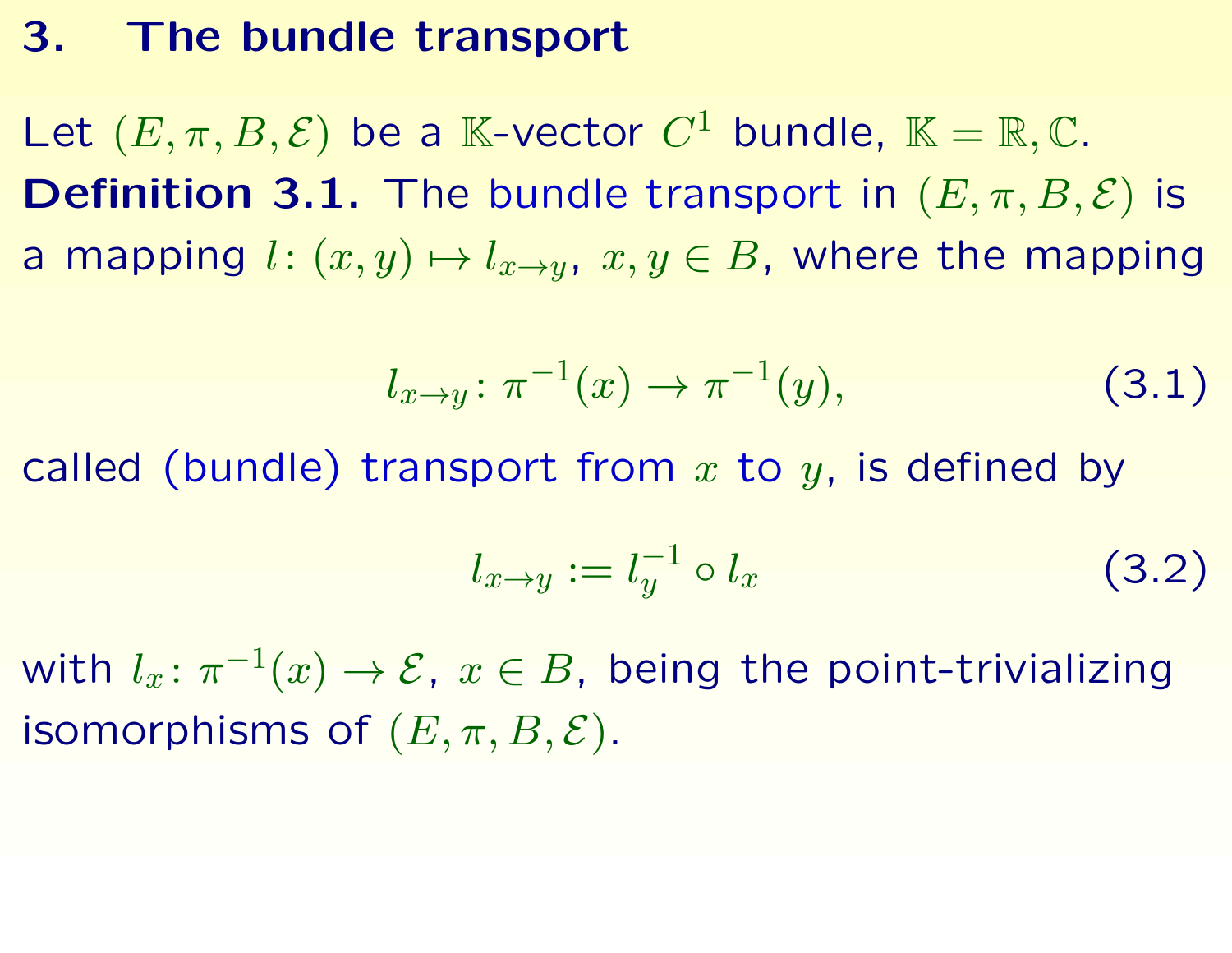#### 3. The bundle transport

Let  $(E, \pi, B, \mathcal{E})$  be a K-vector  $C^1$  bundle,  $K = \mathbb{R}, \mathbb{C}$ . **Definition 3.1.** The bundle transport in  $(E, \pi, B, \mathcal{E})$  is a mapping  $l: (x, y) \mapsto l_{x \to y}$ ,  $x, y \in B$ , where the mapping

$$
l_{x \to y} \colon \pi^{-1}(x) \to \pi^{-1}(y), \tag{3.1}
$$

called (bundle) transport from  $x$  to  $y$ , is defined by

$$
l_{x \to y} := l_y^{-1} \circ l_x \tag{3.2}
$$

with  $l_x\colon\pi^{-1}(x)\to\mathcal{E},\;x\in B,$  being the point-trivializing isomorphisms of  $(E, \pi, B, \mathcal{E})$ .

Some of the properties of the bundle transport: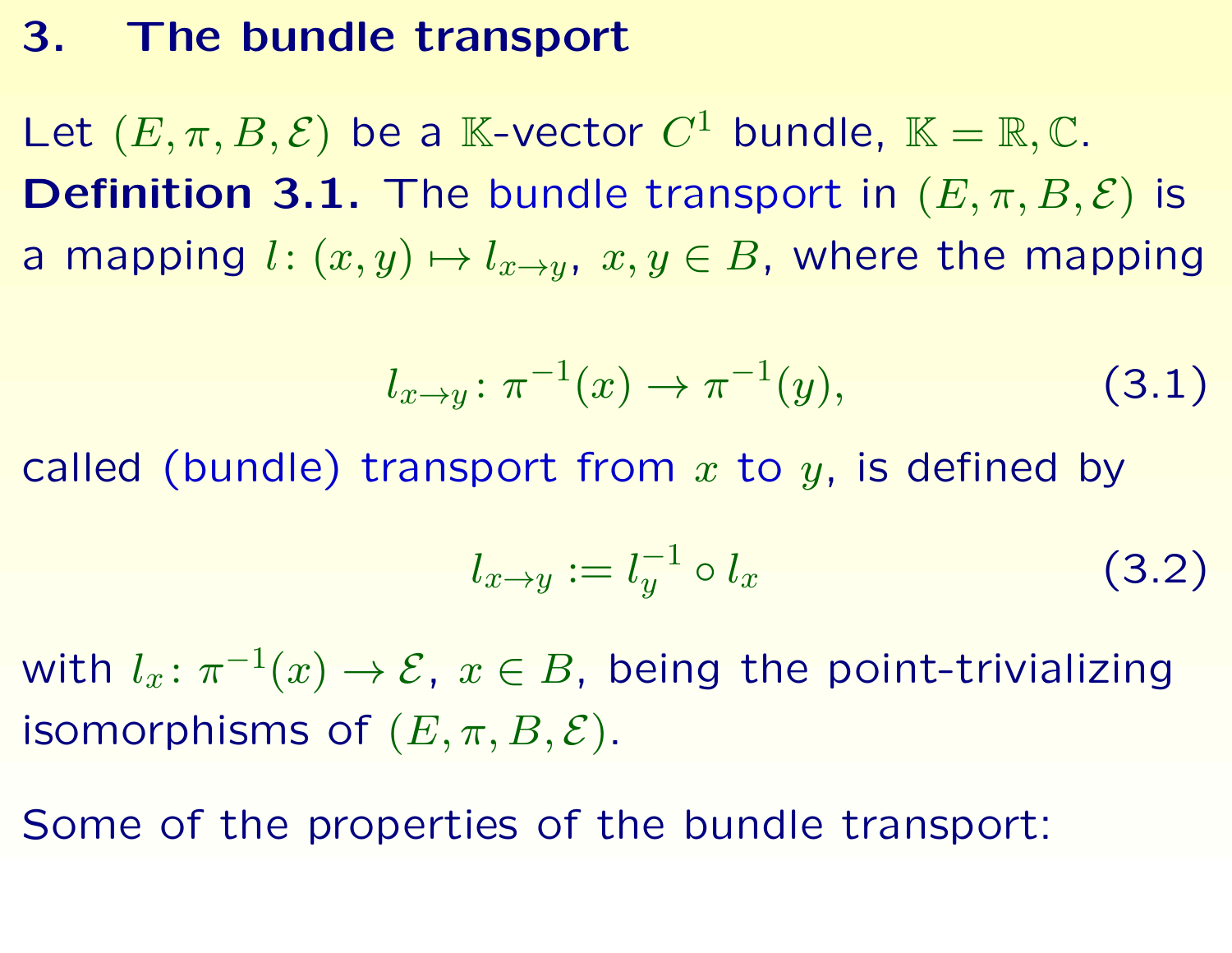$$
l_{x \to y} \circ l_{z \to x} = l_{z \to y}, \qquad x, y, z \in B,
$$
(3.3)  
\n
$$
l_{x \to x} = id_{\pi^{-1}(x)}, \qquad x \in B,
$$
(3.4)  
\n
$$
l_{x \to y}(\lambda u + \mu v) = \lambda l_{x \to y} u + \mu l_{x \to y} v, \quad \lambda, \mu \in \mathbb{K}, \ u, v \in \pi^{-1}(x),
$$
(3.5)  
\n
$$
(l_{x \to y})^{-1} = l_{y \to x}.
$$
(3.6)

The bundle transport is Hermitian and unitary in a sense that such are  $l_{x\to y}$ ,  $x, y \in B$ .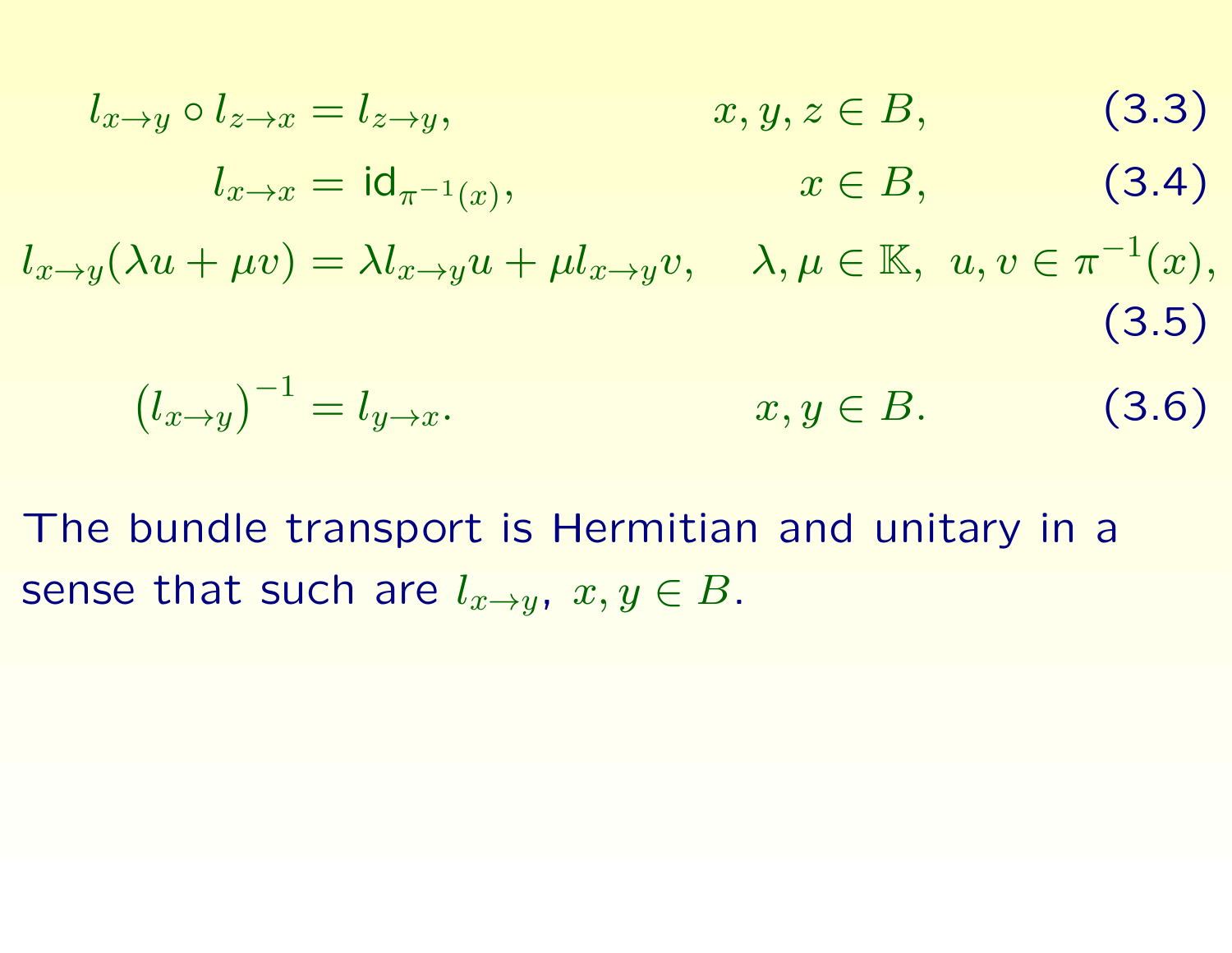A section  $X \in \text{Sec}(E, \pi, B, \mathcal{E})$  is l-transported if for some (and hence any)  $x \in B$  and every  $y \in B$  is fulfilled

$$
X(y) = l_{x \to y}(X(x)) \text{ with } X(x) := X_x, \ X: x \mapsto X_x. \tag{3.7}
$$

Such a section is uniquely defined by specifying its value at a single point. If  $\mathcal{X}_0$  is a fixed vector in the fibre  $\mathcal E$ , the section  $X$  given via

$$
X(x) = l_x^{-1}(\mathcal{X}_0)
$$
 (3.8)

is l-transported. Sections of this kind will represent the states of quantum fields in our approach.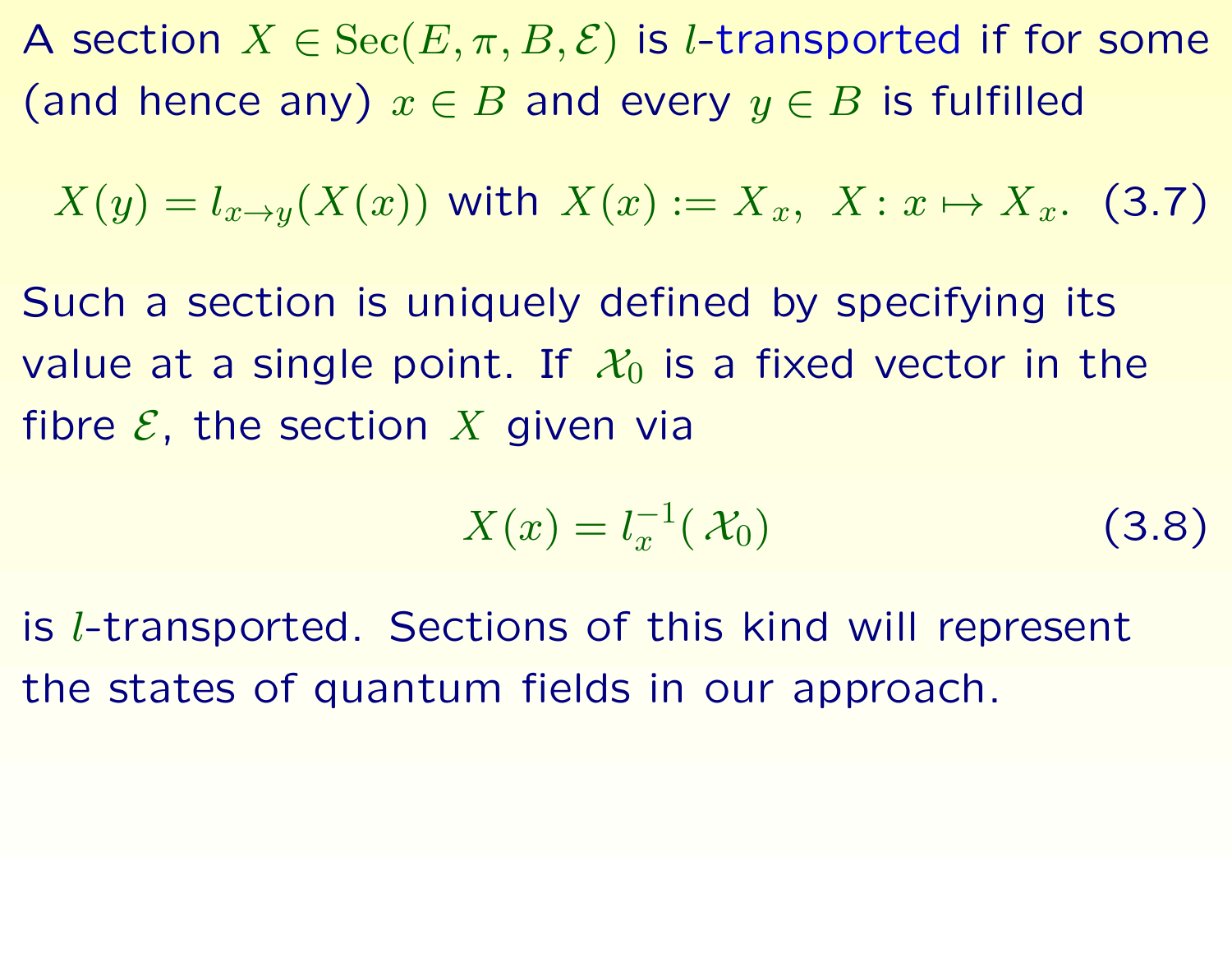Let  $(U,\kappa)$ , be a chart in a neighborhood U of  $x\in B$ and  $x(\varepsilon,\mu) \in U$ ,  $\varepsilon \in \mathbb{R}$  and  $\mu = 1, \ldots, \dim B$ , is such that  $\kappa^{\nu}(x(\varepsilon,\mu))=\kappa^{\nu}(x)+\varepsilon\delta_{\mu}^{\nu}$  with  $\delta_{\mu}^{\nu}$  $\frac{\nu}{\mu}=1$  for  $\nu=\mu$  and  $\delta_{\mu}^{\nu}$  $\frac{\nu}{\mu}=0$ for  $\nu \neq \mu$ . The bundle transport generates derivations

$$
D_{\mu} \colon \operatorname{Sec}^{1}(E, \pi, B) \to \operatorname{Sec}^{0}(E, \pi, B), \ \mu = 1, \dots, \dim B
$$

$$
(D_{\mu} Y)(x) := D_{\mu}|_{x}(Y) := \lim_{\varepsilon \to 0} \frac{l_{x(\varepsilon, \mu) \to x}(Y(x(\varepsilon, \mu))) - Y(x)}{\varepsilon}.
$$

The bundle transport also generates the derivations

 $\hat{D}_{\mu} \colon \{\hat{A} \in \mathop{\rm Mor}\nolimits \mathop{{\rm Sec}}\nolimits^1(E,\pi,B) \, \text{ is of class } \, C^1 \text{ and } \, \;\hat{A}(\,\cdot\,) = A{\infty}\}$  $\rightarrow \{\hat{A} \in \text{MorSec}^{0}(E,\pi,B) \text{ is of class } C^{0} \text{ and } \hat{A}(\cdot) = A \circ (\cdot)$  ${\hat D}_\mu({\hat A}):=[D_\mu,{\hat A}]_-=D_\mu\circ{\hat A}-{\hat A}\circ D_\mu$ 

 $\hat{A} \in \text{MorSec}^1(E, \pi, B)$  generated by  $A \in \text{Mor}^1_B(E, \pi, B)$ .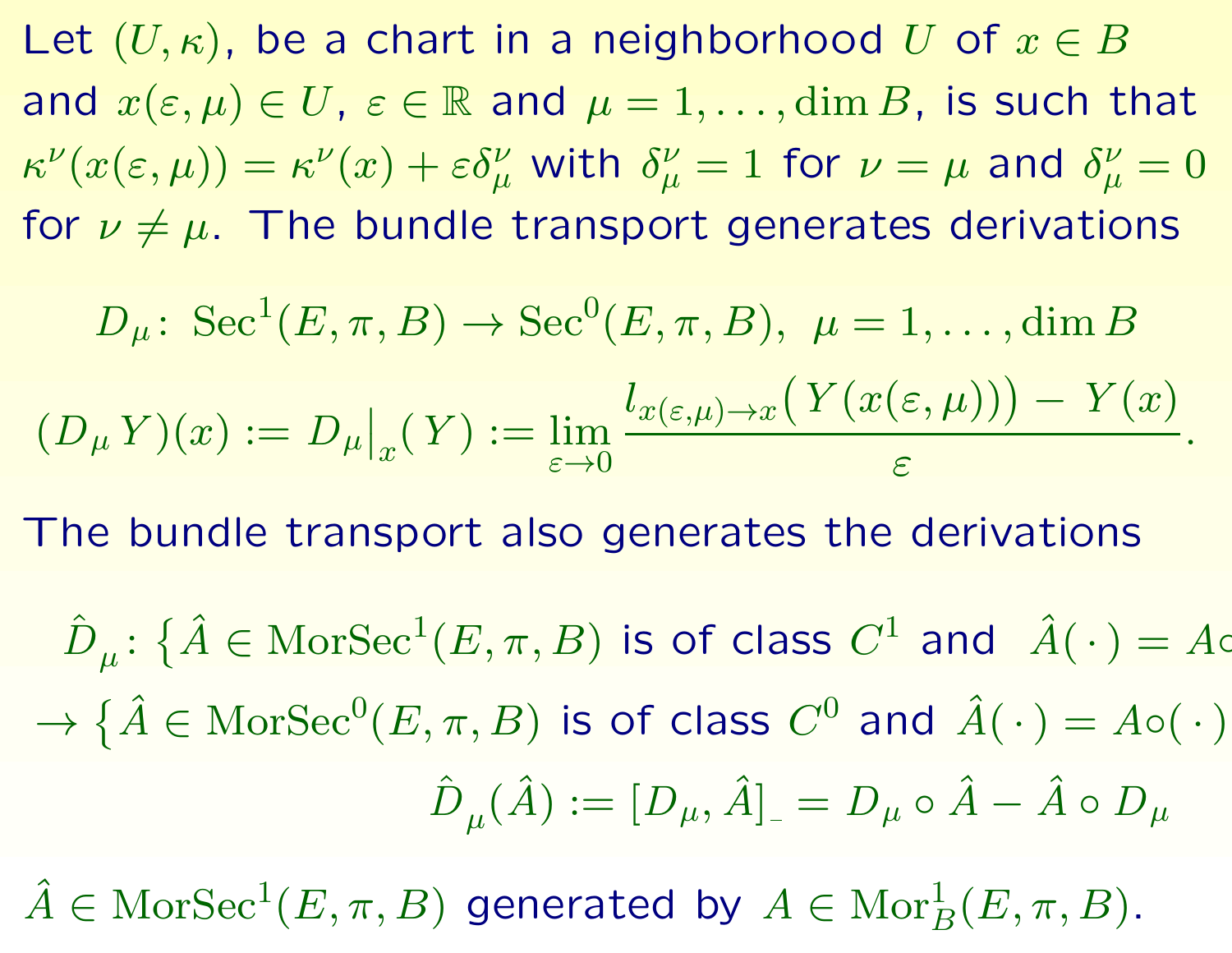$D_{\mu}$  and  $\hat{D}_{\mu}$  are linear and (f is a  $C^{1}$  function on B)

$$
D_{\mu}(fY) = \frac{\partial f}{\partial x^{\mu}}Y + fD_{\mu}(Y),
$$
 (3.9)

$$
\hat{D}_{\mu}(\hat{A} \circ \hat{C}) = (\hat{D}_{\mu}(\hat{A})) \circ \hat{C} + \hat{A} \circ (\hat{D}_{\mu}(\hat{C})).
$$
 (3.10)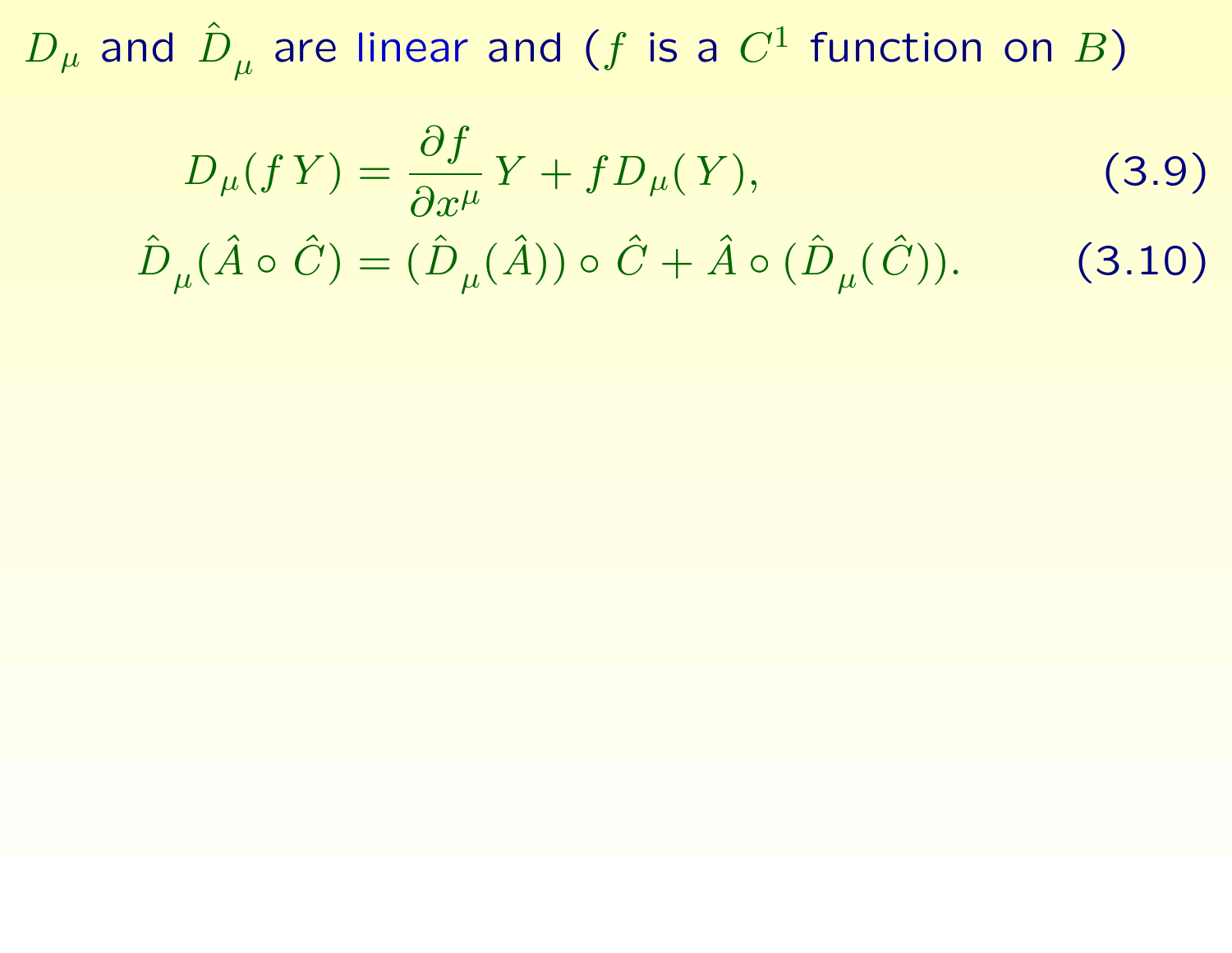$D_{\mu}$  and  $\hat{D}_{\mu}$  are linear and (f is a  $C^{1}$  function on B)

$$
D_{\mu}(fY) = \frac{\partial f}{\partial x^{\mu}} Y + f D_{\mu}(Y),
$$
  

$$
\hat{D}_{\mu}(\hat{A} \circ \hat{C}) = (\hat{D}_{\mu}(\hat{A})) \circ \hat{C} + \hat{A} \circ (\hat{D}_{\mu}(\hat{C})).
$$
 (3.10)

Proposition 3.1. If Y is a  $C^1$  section, A a  $C^1$ morphism of  $(E, \pi, B)$ , and  $\hat{A}(\cdot) = A \circ (\cdot)$  is the morphisms of  $\text{Sec}(E, \pi, B)$  generated by A, then

$$
(D_{\mu} Y)(x) = l_x^{-1} \left( \frac{\partial (l_x(Y(x)))}{\partial x^{\mu}} \right) = (l_x^{-1} \circ \frac{\partial}{\partial x^{\mu}} \circ l_x)(Y(x))
$$
\n(3.11)

$$
((\hat{D}_{\mu}\hat{A})(Y))(x) = \left(l_x^{-1} \circ \frac{\partial(l_x \circ A_x \circ l_x^{-1})}{\partial x^{\mu}} \circ l_x\right)(Y(x)).
$$
\n(3.12)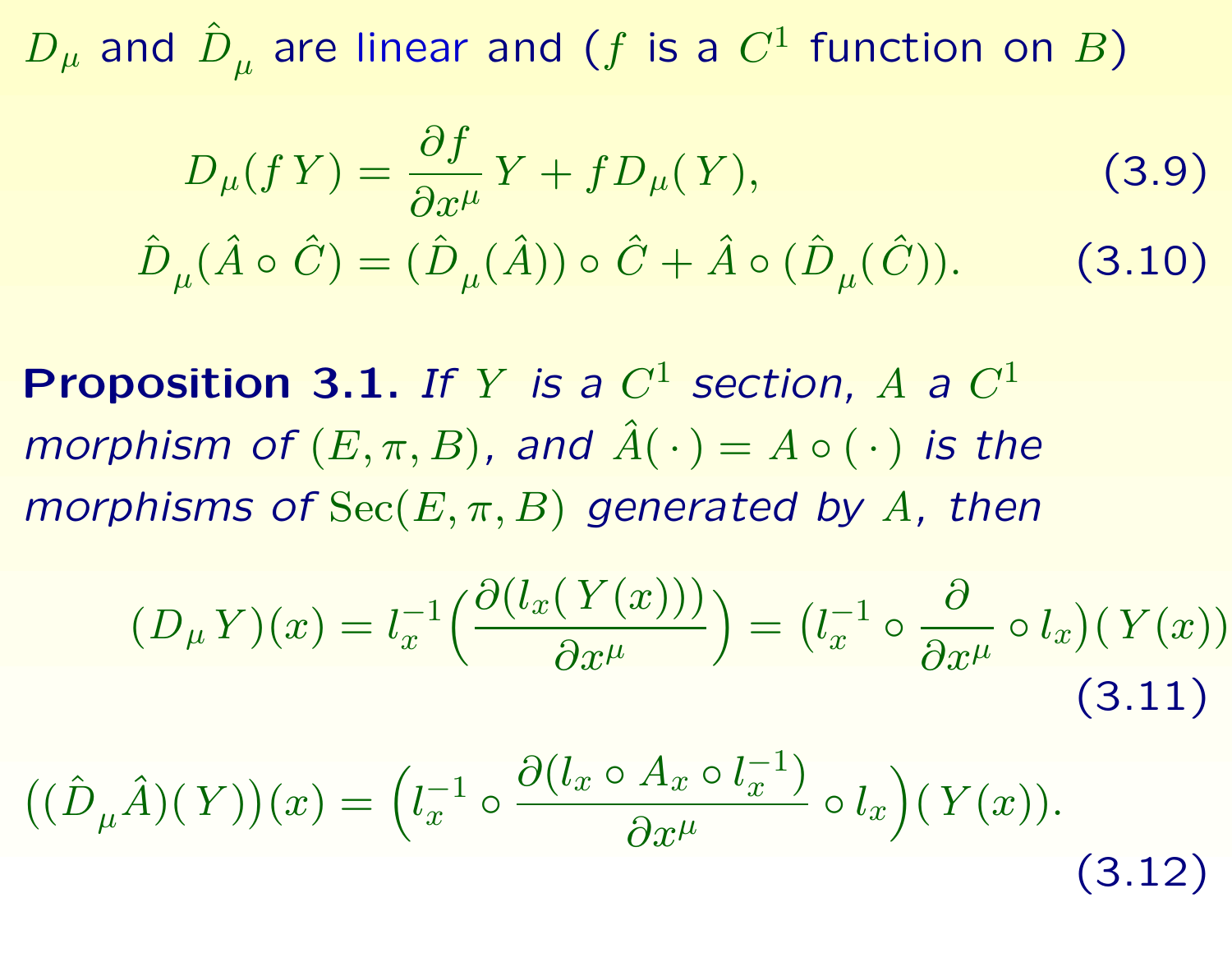If  $\{x^{\mu}\}\mapsto\{x^{\prime\mu}\}$  is a coordinate changes, then  $D_{\mu}$  and  $\hat{D}_{\mu}$  behave like basic (tangent) vector fields over B:

$$
D_{\mu} \mapsto D'_{\mu} = \frac{\partial x^{\nu}}{\partial x'^{\mu}} D_{\nu}, \quad \hat{D}_{\mu} \mapsto \hat{D}'_{\mu} = \frac{\partial x^{\nu}}{\partial x'^{\mu}} \hat{D}_{\nu}.
$$
 (3.13)

'Covariant derivatives' along a vector field  $V = V^{\mu} \frac{\partial}{\partial x}$  $\overline{\partial x^\mu}$ tangent to  $B\colon\,D_V:=V^\mu D_\mu$  and  ${\hat D}_V:=V^\mu {\hat D}_\mu.$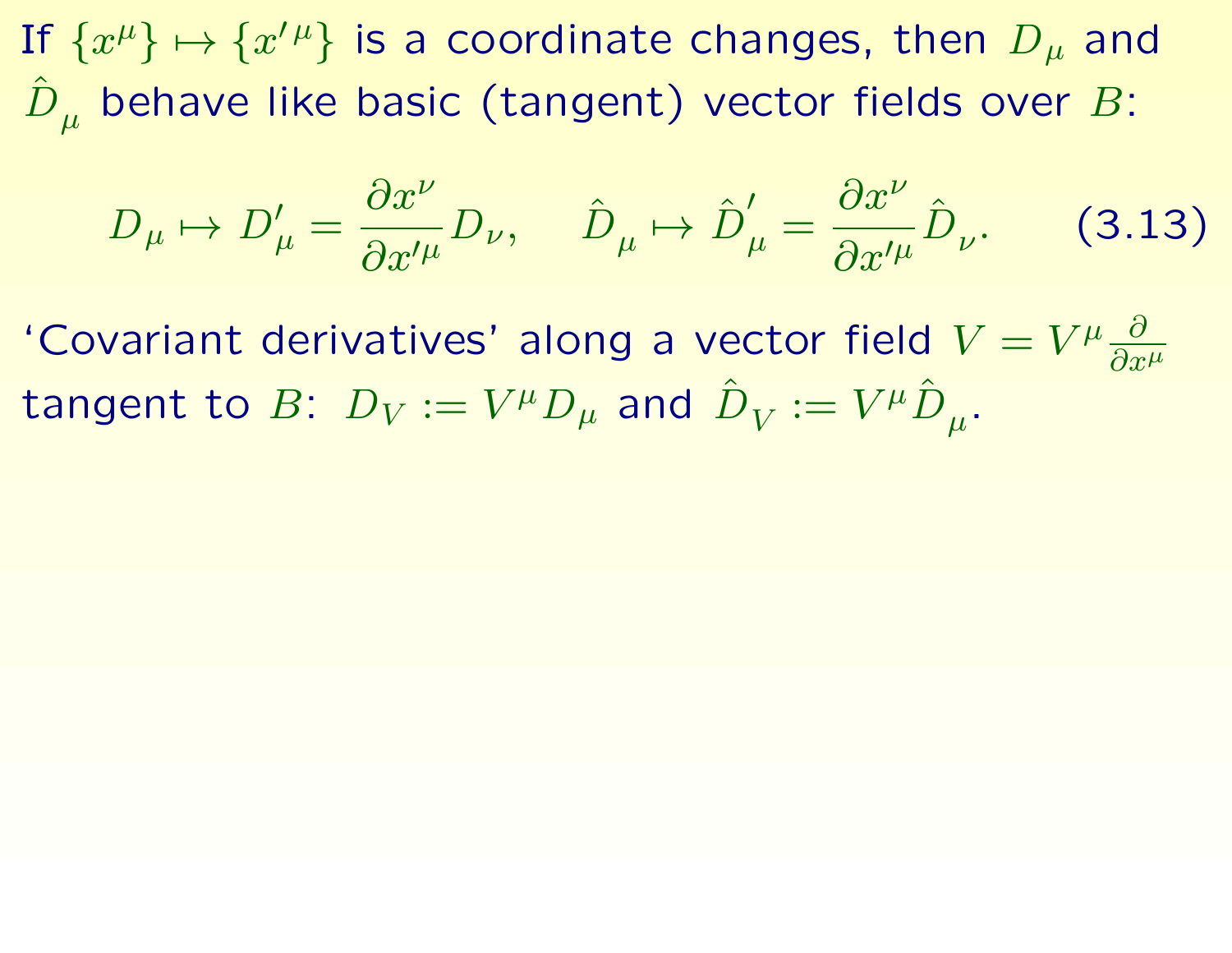If  $\{x^{\mu}\}\mapsto\{x^{\prime\mu}\}$  is a coordinate changes, then  $D_{\mu}$  and  $\hat{D}_{\mu}$  behave like basic (tangent) vector fields over B:

$$
D_{\mu} \mapsto D'_{\mu} = \frac{\partial x^{\nu}}{\partial x'^{\mu}} D_{\nu}, \quad \hat{D}_{\mu} \mapsto \hat{D}'_{\mu} = \frac{\partial x^{\nu}}{\partial x'^{\mu}} \hat{D}_{\nu}.
$$
 (3.13)

'Covariant derivatives' along a vector field  $V = V^{\mu} \frac{\partial}{\partial x}$  $\overline{\partial x^\mu}$ tangent to  $B\colon\,D_V:=V^\mu D_\mu$  and  ${\hat D}_V:=V^\mu {\hat D}_\mu.$ The transport  $l$  induces a 'transport along the identity mapping of  $B'$  in the bundle of point-restricted morphisms  $\mathrm{mor}_B(E, \pi, B) = (E_0, \pi_0, B)$ . This is a map  ${}^{\circ}\!l\colon (x,y)\mapsto {}^{\circ}\!l_{x\to y}, \ x,y\in B, \ \text{with}\ \ {}^{\circ}\!l_{x\to y}\colon \pi_0^{-1}$  $_{0}^{-1}(x) \to \pi_0^{-1}$  $_{0}^{-1}(y),$ (transport from x to y in  $\mathrm{mor}_B(E, \pi, B)$ ) defined by

<span id="page-27-0"></span>
$$
^{\circ}l_{x\to y}(\chi_x) := l_{x\to y}\circ \chi_x \circ l_{y\to x} = l_y^{-1} \circ (l_x \circ \chi_x \circ l_x^{-1}) \circ l_y : \pi^{-1}(y) \to \pi^{-1}(y)
$$

for  $\chi_x \colon \pi^{-1}(x) \to \pi^{-1}(x)$ .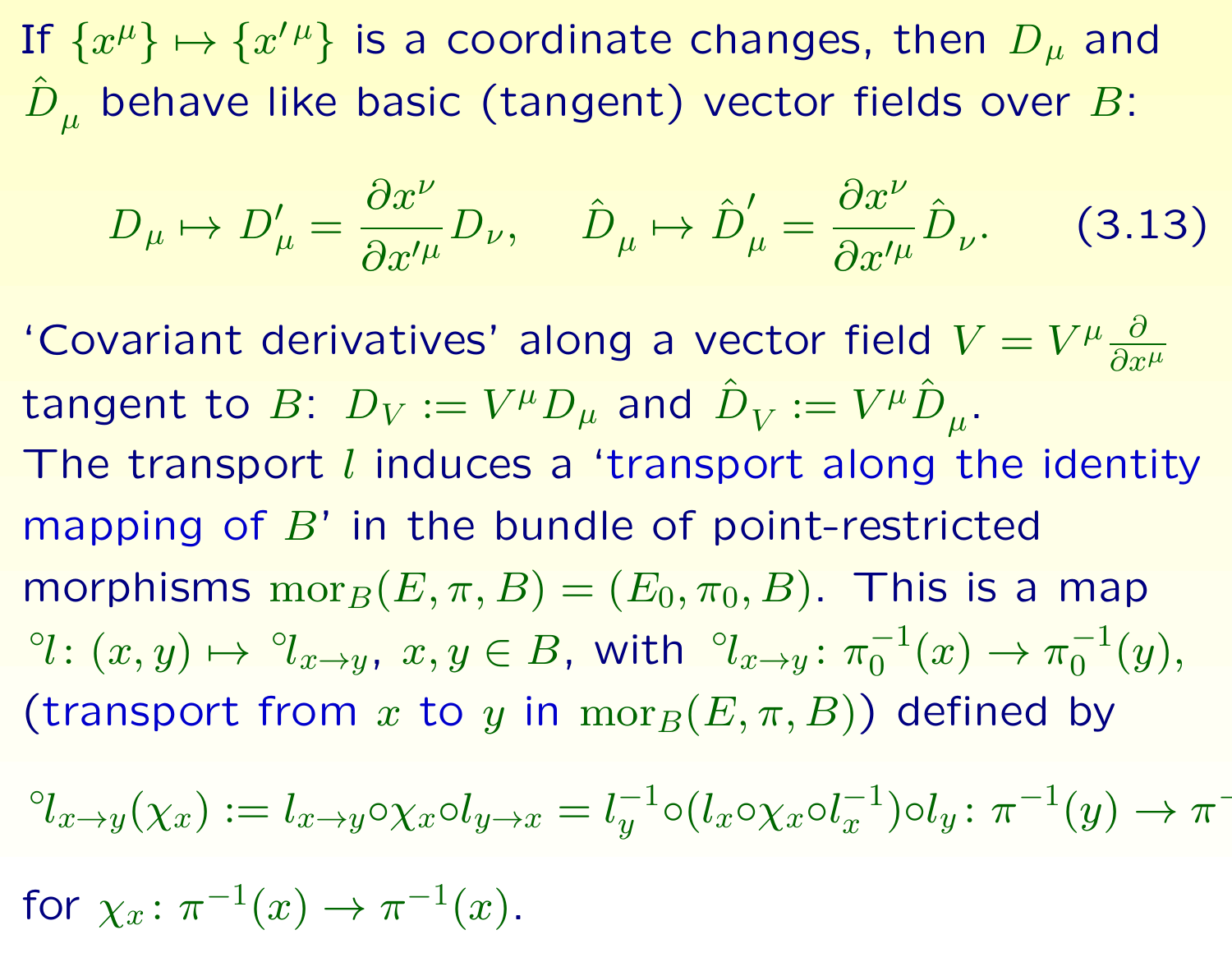The transports  $\partial_{x\to y}$  are K-linear and satisfy:

$$
{}^{\circ}l_{x \to y} \circ {}^{\circ}l_{z \to x} = {}^{\circ}l_{z \to y}, \qquad x, y, z \in B, \quad (3.14)
$$

$$
{}^{\circ}l_{x \to x} = \mathrm{id}_{\{\pi^{-1}(x) \to \pi^{-1}(x)\}}, \qquad x \in B, \quad (3.15)
$$

$$
\left({}^{\circ}l_{x \to y}\right)^{-1} = {}^{\circ}l_{y \to x}, \qquad x, y \in B. \quad (3.16)
$$

 $\alpha$  is the transport associated to the bundle transport  $l$ . A morphism  $A \in \text{Mor}_B(E, \pi, B)$  is  $\degree$ l-transported if the restrictions  $A_x := A|_{\pi^{-1}(x)}$  satisfy the equation

$$
A_y = {}^{\circ}l_{x \to y}(A_x) = l_{x \to y} \circ A_x \circ l_{y \to x}, \qquad x, y \in B. \quad (3.17)
$$

For fixed  $x \in B$  and  $\chi_0: \pi^{-1}(x) \to \pi^{-1}(x)$ ,

$$
{}^{\circ}l_x(\chi_0)|_{\pi^{-1}(y)} := {}^{\circ}l_{x \to y}(\chi_0) = l_{x \to y} \circ \chi_0 \circ l_{y \to x}
$$
 (3.18)

is ◦ l-transported B-morphism.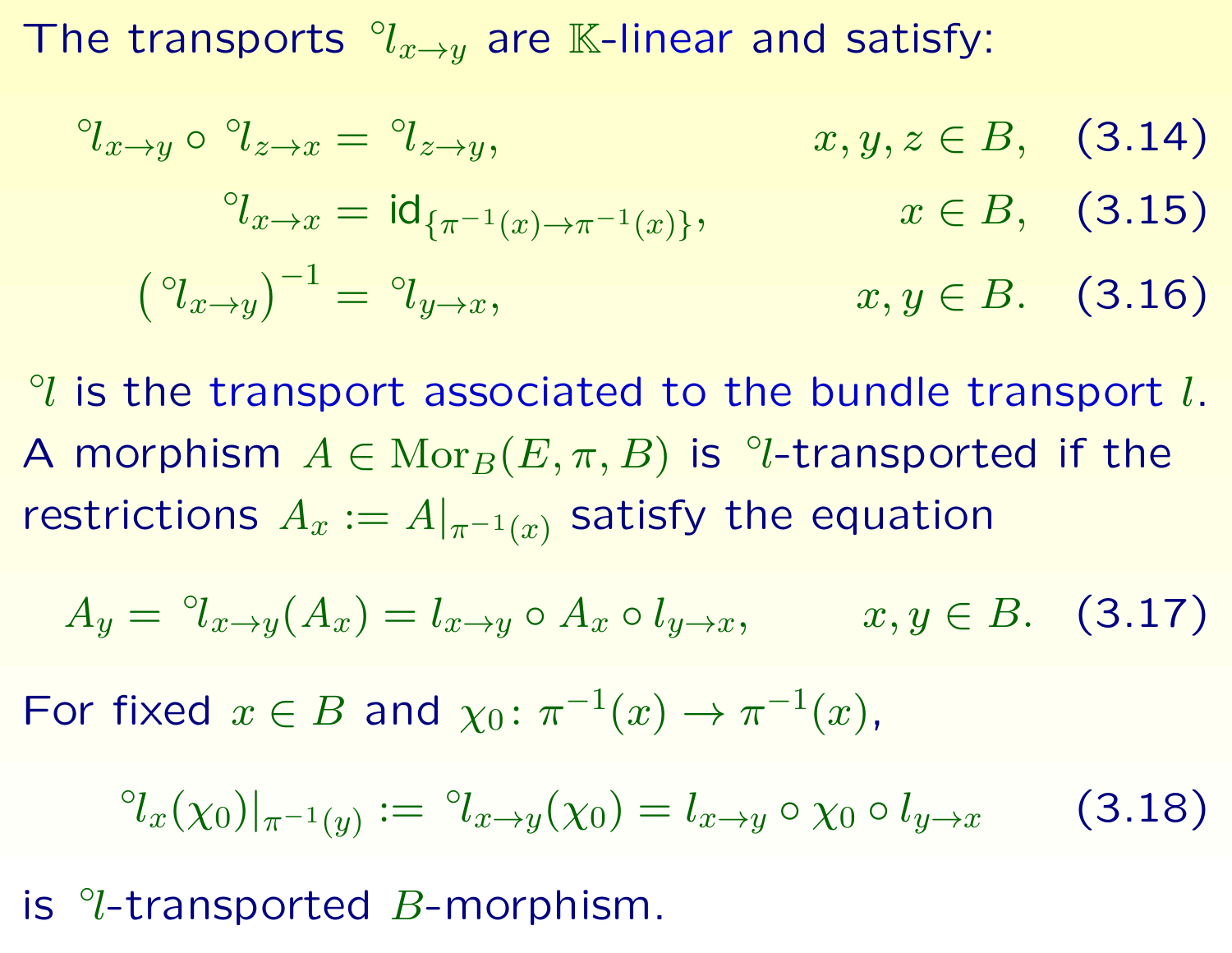For fixed x, any morphism  $A \in \text{Mor}_B(E, \pi, B)$  defines the <sup>o</sup>l-transported morphism

$$
{}^{\circ}l_x(A) := {}^{\circ}l_x(A_x) : y \mapsto ({}^{\circ}l_xA)_y := {}^{\circ}l_{x \to y}A_x = l_{x \to y} \circ A_x \circ l_{y \to x}.
$$

The transport  $\partial U$  induces derivations  $\partial D_{\mu}$  on the set  $\mathrm{Sec}^1(\mathrm{mor}_B(E,\pi,B))$  via

$$
({}^{\circ}D_{\mu}A)(x) := \lim_{\varepsilon \to 0} \frac{{}^{\circ}l_{x(\varepsilon,\mu)\to x}(A_{x(\varepsilon,\mu)}) - A_x}{\varepsilon} \tag{3.19}
$$

with  $x(\varepsilon,\mu)$  defined above and  $A\in\mathrm{Sec}^1(\mathrm{mor}_B(E,\pi,B)).$ We have

$$
({}^{\circ}D_{\mu}A)(x) = l_x^{-1} \circ \frac{\partial (l_x \circ A(x) \circ l_x^{-1})}{\partial x^{\mu}} \circ l_x.
$$
 (3.20)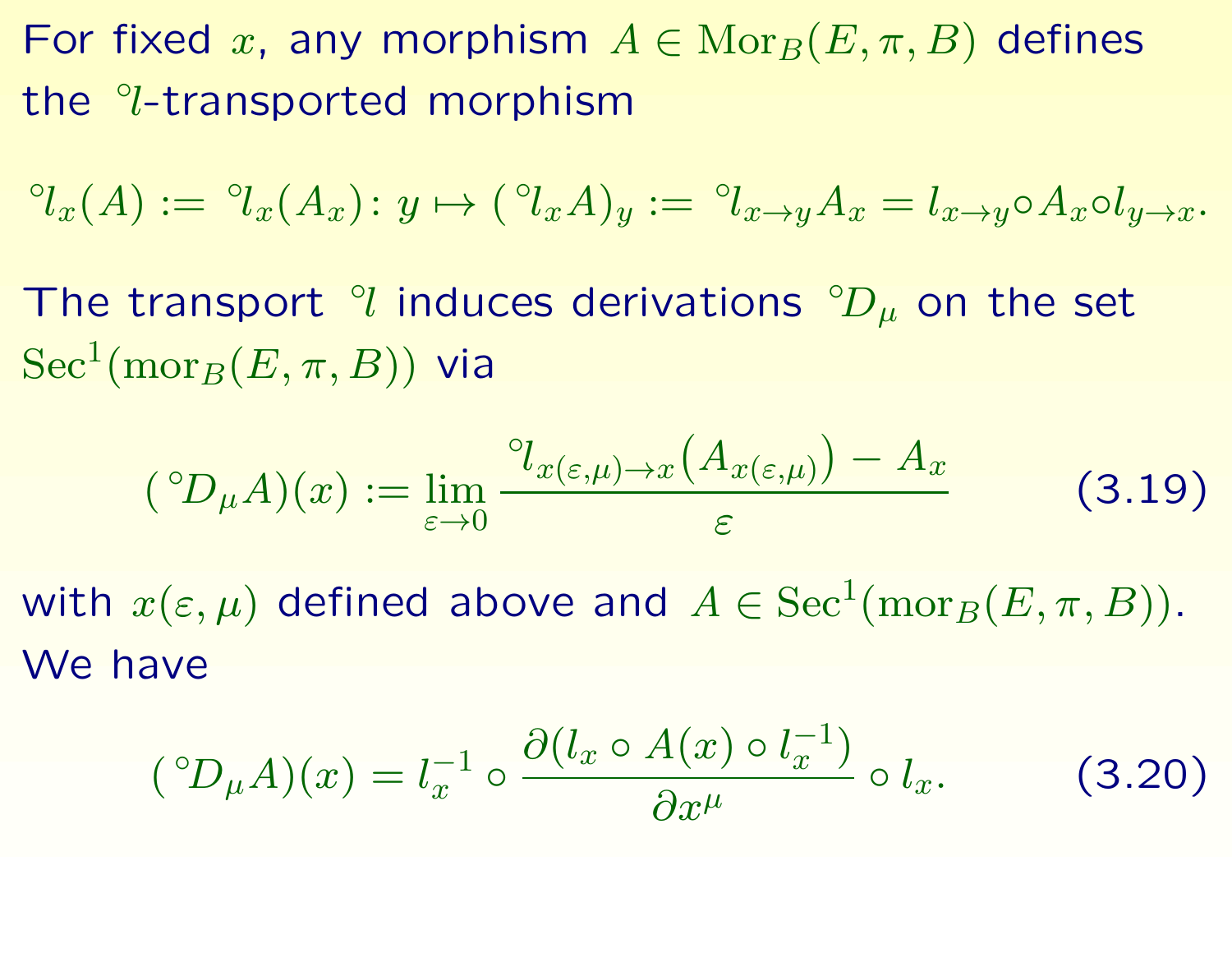Now we shall present some expressions in (local) bases which may be a little more familiar to the physicists.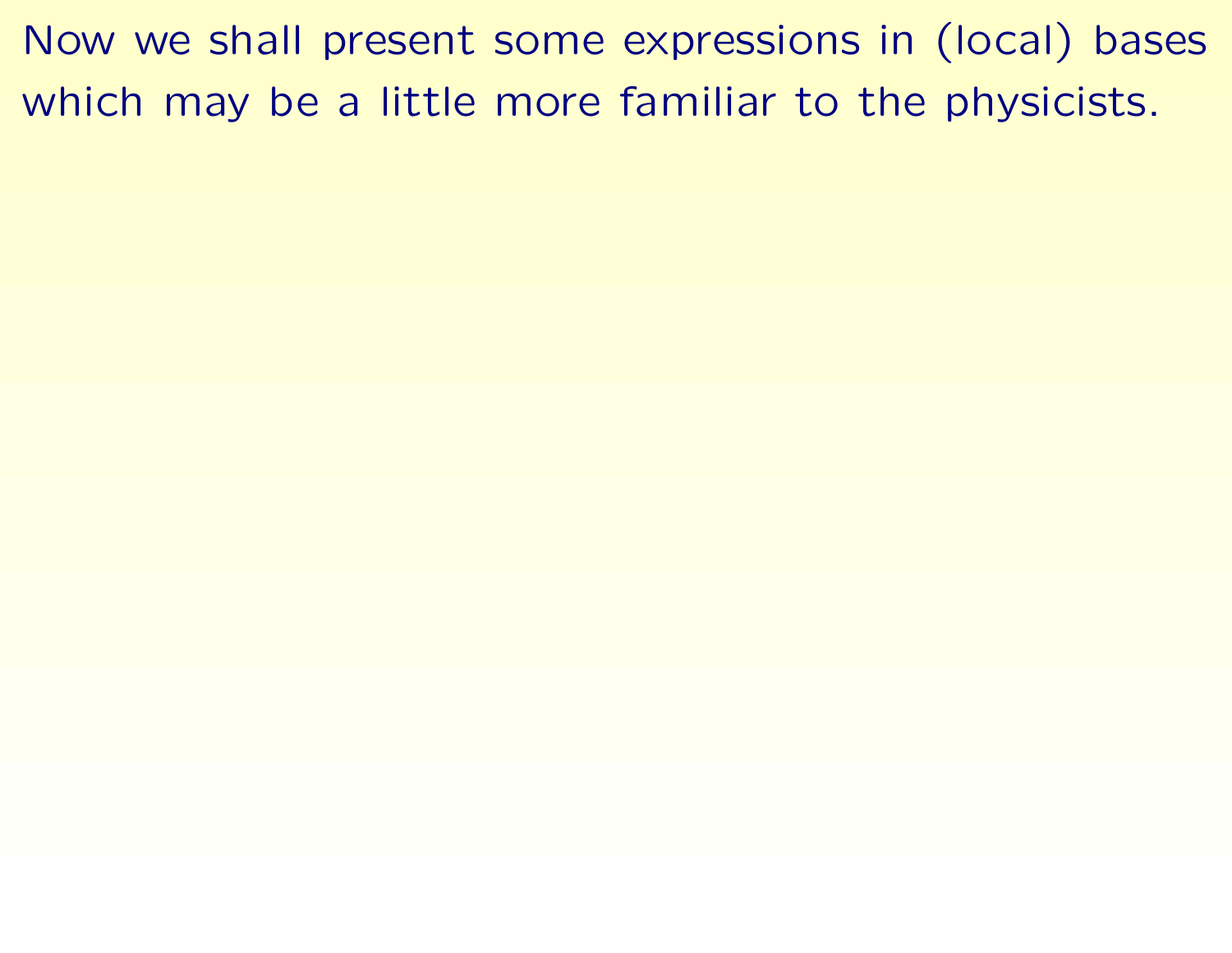Now we shall present some expressions in (local) bases which may be a little more familiar to the physicists.

Let  $\{e_i(x)\}$  be a basis in  $\pi^{-1}(x)$ ,  $\{f_i\}$  a basis in  $\mathcal F$  with  $\partial_\mu f_i = 0$ , and  $\boldsymbol{l}_x$  and  $\boldsymbol{l}(y,x)$  be the matrices of respectively  $l_x$  and  $l_{x\to y}$  in them, i.e. if  $l_x(e_i(x))=:l_x{}^j$  $_{i} \overline{f_{j}}$ and  $l_{x \to y} (e_i(x)) =: l^j$  $\bm{l}_i(y,x)e_i(y).$  Then  $\bm{l}_x:=[l_x{}^j]$  $_i$ ] and  $\bm{l}(y,x):=[l^j$  $\boldsymbol{y}_i(y,x)]=\boldsymbol{l}^{-1}(y)\boldsymbol{l}(x)$  and, for  $Y=\,Y^i e_i$ ,

$$
(D_{\mu} Y)(x) = \left(\frac{\partial Y^{i}(x)}{\partial x^{\mu}} + \Gamma^{i}_{j\mu}(x) Y^{j}(x)\right) e_{i}(x)
$$
(3.21)  

$$
(D_{\mu} e_{j})(x) =: \Gamma^{i}_{j\mu}(x) e_{i}(x)
$$
(3.22)

$$
\Gamma_{\mu}(x) := \left[\Gamma^{i}_{j\mu}(x)\right] = \frac{\partial l(y, x)}{\partial x^{\mu}}\Big|_{y=x} = l_{x}^{-1} \frac{\partial l(x)}{\partial x^{\mu}}
$$
(3.23)

 $\Gamma^{i}_{\ j\mu}$  are the coefficients (components) of  $l$  (resp.  $D_{\mu}$ ).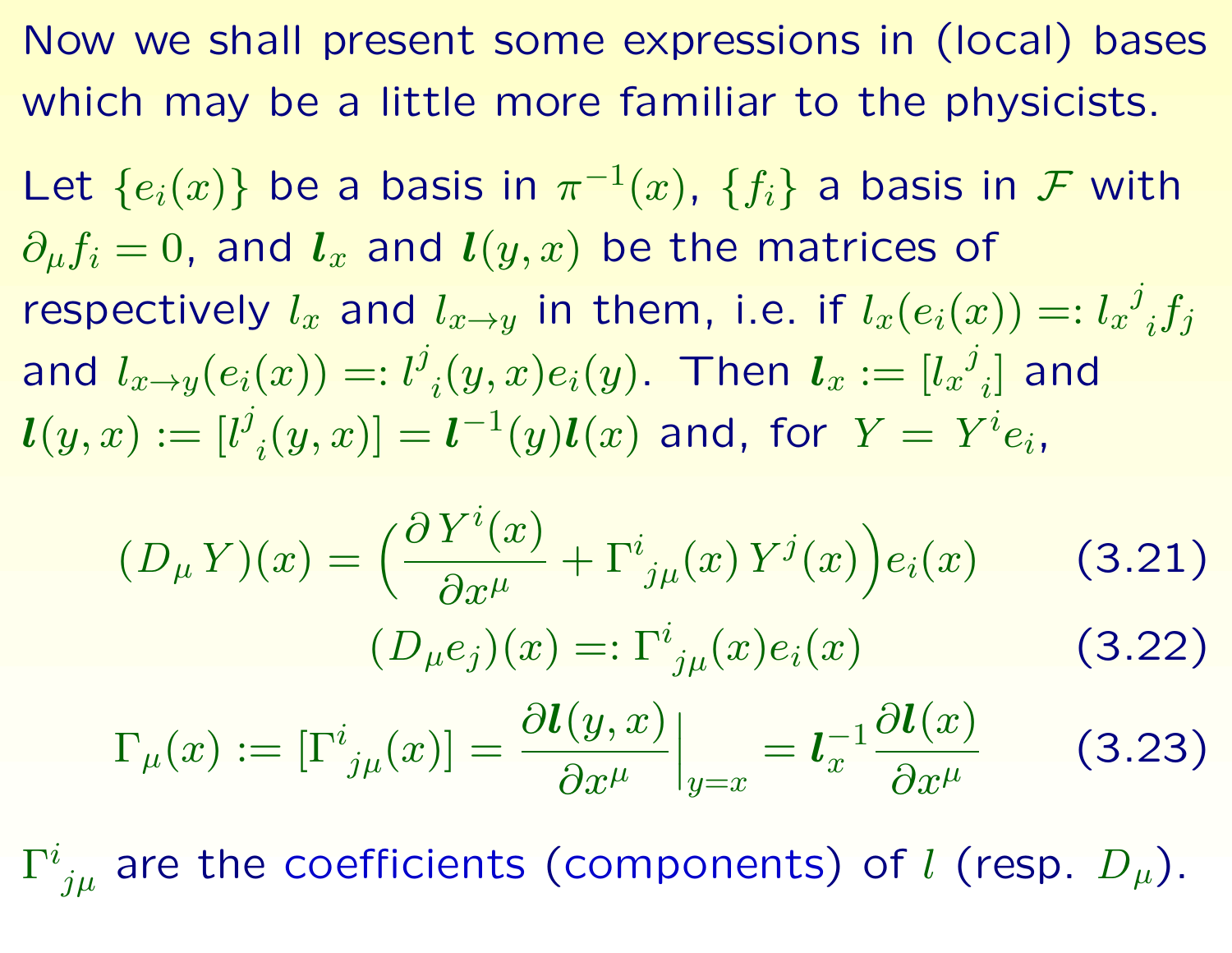Under the changes  $e_i \mapsto e'_i$  $\boldsymbol{h}'_i=C^j_i$  $x^j e_j$  and  $x^\mu \mapsto x^{\prime \, \mu}$ ,  $C=[C_i^j]$  $\binom{[j]}{i}$  being non-degenerate matrix-valued  $C^1$ function, the matrices  $\Gamma_{\mu}$  transform into

$$
\Gamma'_{\mu}(x) := \left( C^{-1}(x) \Gamma_{\nu}(x) C(x) + C^{-1}(x) \frac{\partial C(x)}{\partial x^{\nu}} \right) \frac{\partial x^{\nu}}{\partial x^{\prime \mu}}. \tag{3.24}
$$

For a  $C^1$  section A, we find the matrix of  $\hat{D}_{\mu}\hat{A}$  in  $\{e_i\}$ as

$$
[(\hat{D}_{\mu}\hat{A})_{i}^{j}]|_{x} = \left(\frac{\partial A}{\partial x^{\mu}} + [\Gamma_{\mu}(x), A]_{-}\right)\Big|_{x} = \mathbf{I}_{x}^{-1} \frac{\partial A(x)}{\partial x^{\mu}} \mathbf{I}_{x} \quad (3.25)
$$

with A being the matrix of A in  $\{e_i\}.$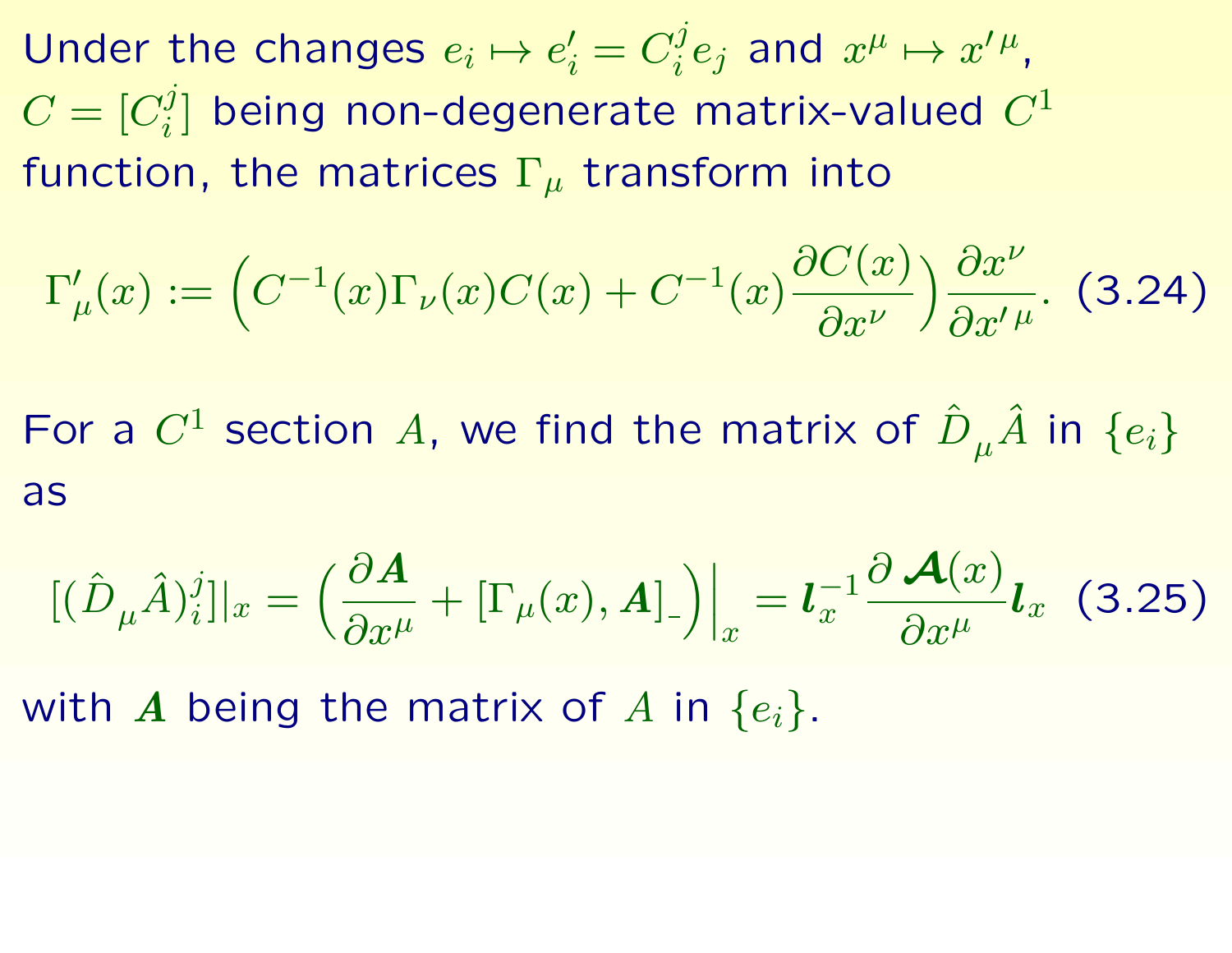# 4. On bundle formulation of quantum field theory

A quantum field  $\varphi$  is an operator-valued vector distribution,  $\boldsymbol{\varphi} = (\boldsymbol{\varphi}_1, \dots, \boldsymbol{\varphi}_n)$  with  $n \in \mathbb{N}$  and  $\boldsymbol{\varphi}_i$ ,  $i = 1, \ldots, n$ , being operator-valued distributions called components of  $\varphi$ , such that

<span id="page-33-0"></span>
$$
\boldsymbol{\varphi}(f) = \int_M \mathrm{d}^4 y \sum_i \varphi_i(y) f^i(y) = \sum_i \boldsymbol{\varphi}_i(f^i),
$$

$$
\boldsymbol{\varphi}_i(g) := \int_M \mathrm{d}^4 y \varphi_i(y) g(y) \quad (4.1)
$$

for a vector test function  $f=(f^1,\ldots,f^n)$ ,  $\varphi_i$  – the non-smeared fields acting in  $\mathcal F$  and  $f^i, g \colon M \to \mathbb K$  - test functions. We adopt the Heisenberg picture of motion.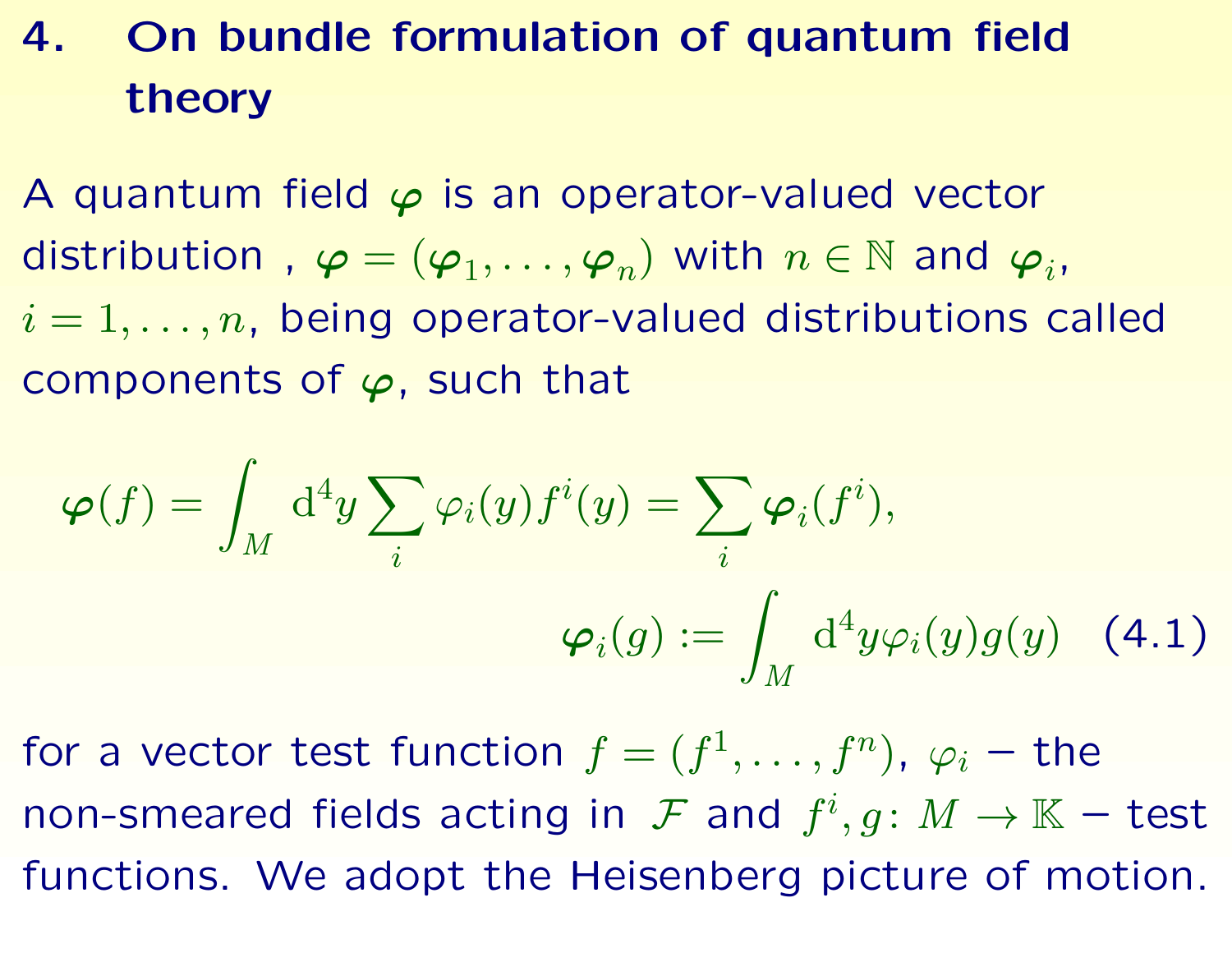In the bundle description the system's Hilbert space  $\mathcal F$ of states is replaced with a Hilbert fibre bundle  $(F, \pi, M, \mathcal{F})$  (of states) with Minkowski spacetime M as a base, projection  $\pi\colon F\to M$ , fibres  $\pi^{-1}(x)$  with  $x\in M$ , and the system's ordinary Hilbert space  $F$  as a (standard, typical) fibre. Let  $\{l_x : x \in M\}$  be a set of (linear) isomorphisms  $l_x: F_x \to \mathcal{F}$ . Given an observer  $O_x$  at  $x \in M$ , if a system is characterized by a state vector  $X \in \mathcal{F}$ , the vector

$$
X(x) := l_x^{-1}(\mathcal{X}) \tag{4.2}
$$

should be considered as its state vector relative to  $O_x$ . Hereof the state vector  $\mathcal X$  is replace with a state section  $X \in \mathrm{Sec}(F, \pi, M, \mathcal{F})$  such that  $X: x \mapsto X(x) = l_x^{-1}$  $_{x}^{-1}(\mathcal{X}).$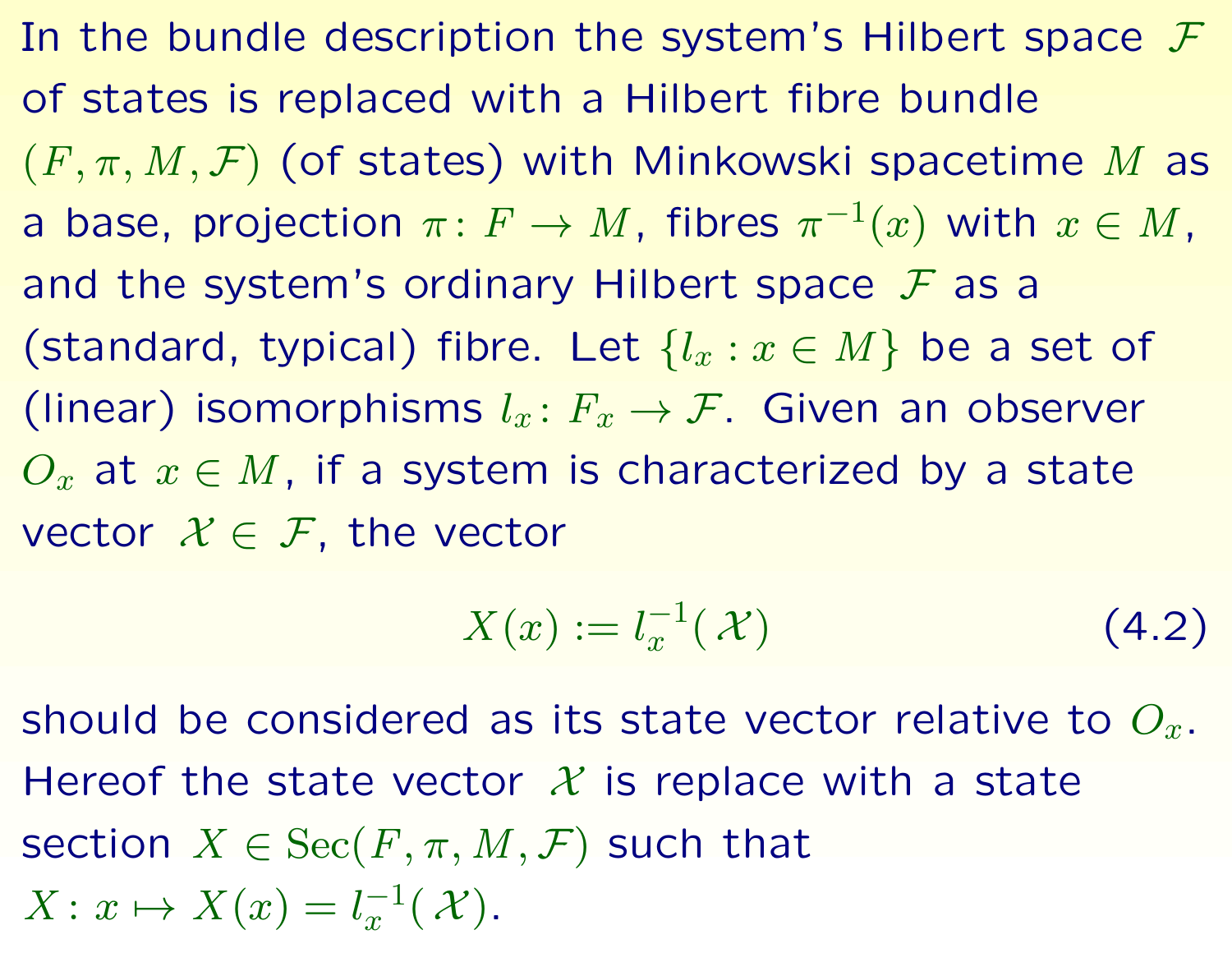At a point  $x \in M$ , the bundle analogue  $A_x$  of an operator  $A(x)$ :  $F \rightarrow F$  can be defined by requiring the transition  $A(x) \mapsto A_x$  to preserve the scalar products:

<span id="page-35-0"></span>
$$
\langle x | A(x)(y) \rangle = \langle X(x) | A_x(Y(x)) \rangle_x, \qquad (4.3)
$$

where  $\mathcal{X},\,\mathcal{Y}\in\,\mathcal{F},\;x\in M,\;X(x)=l_x^{-1}$  $x^{-1}(\mathcal{X}), \ \ Y(x) = l_x^{-1}$  $_{x}^{-1}(\mathcal{Y}),$ and  $\langle \cdot | \cdot \rangle_x$  are the scalar products in the Hilbert spaces F and  $\pi^{-1}(x)$ , which are connected by

$$
\langle \cdot | \cdot \rangle_x = \langle l_x \cdot | l_x \cdot \rangle, \qquad \langle \cdot | \cdot \rangle = \langle l_x^{-1} \cdot | l_x^{-1} \cdot \rangle_x. \tag{4.4}
$$

If  $A(x)$  represents a dynamical variable  $A$ , the observed (mean) value of A is independent of the way we compute (or describe) it and

$$
A_x = l_x^{-1} \circ \mathcal{A}(x) \circ l_x. \tag{4.5}
$$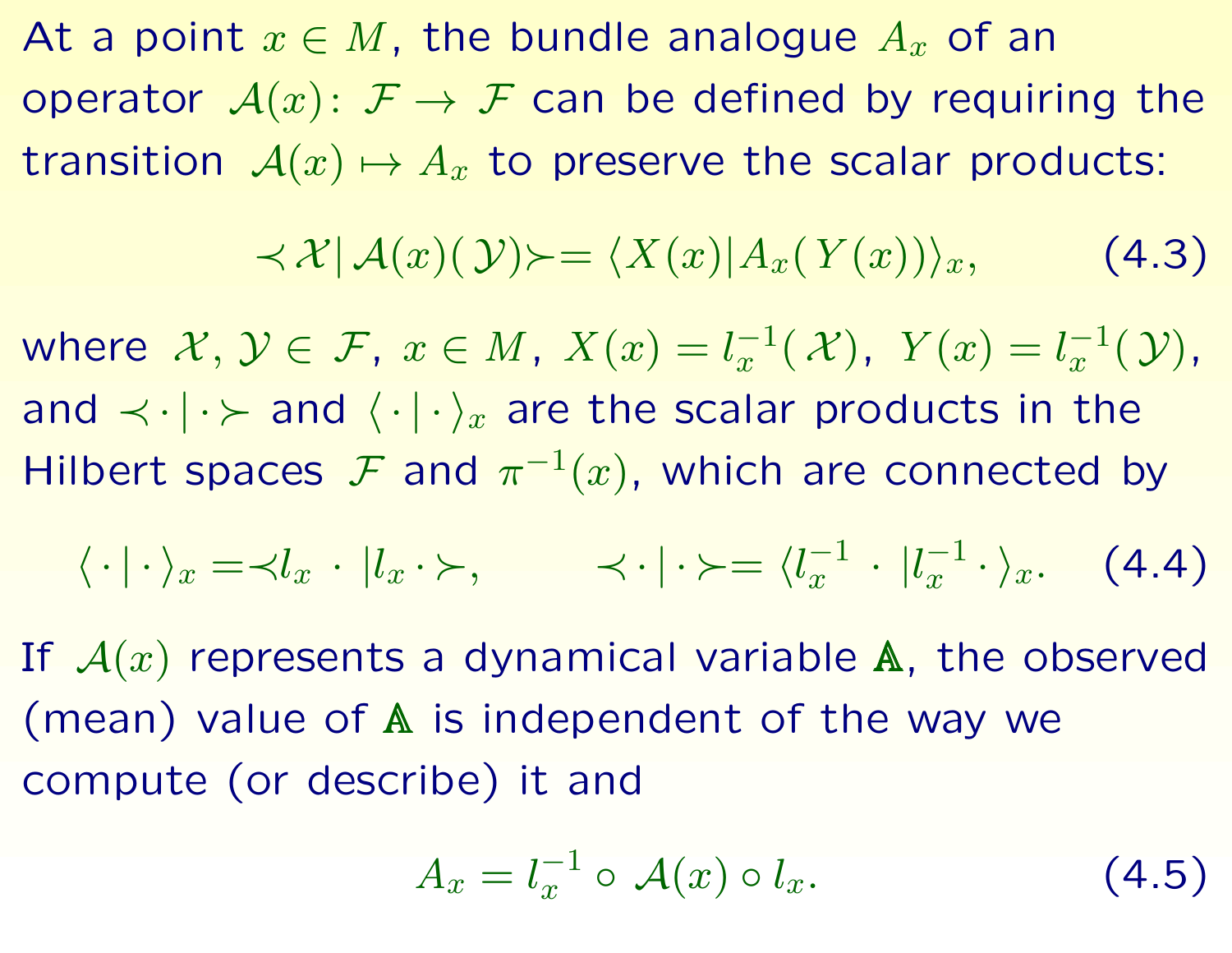In this way, we see that to an operator  $\mathcal{A}(x) \colon \mathcal{F} \to \mathcal{F}$ there corresponds a morphism

$$
A \in \operatorname{Mor}_M(F, \pi, M, \mathcal{F}) \tag{4.6}
$$

of the system's Hilbert bundle with  $A|_{\pi^{-1}(x)} = A_x$ .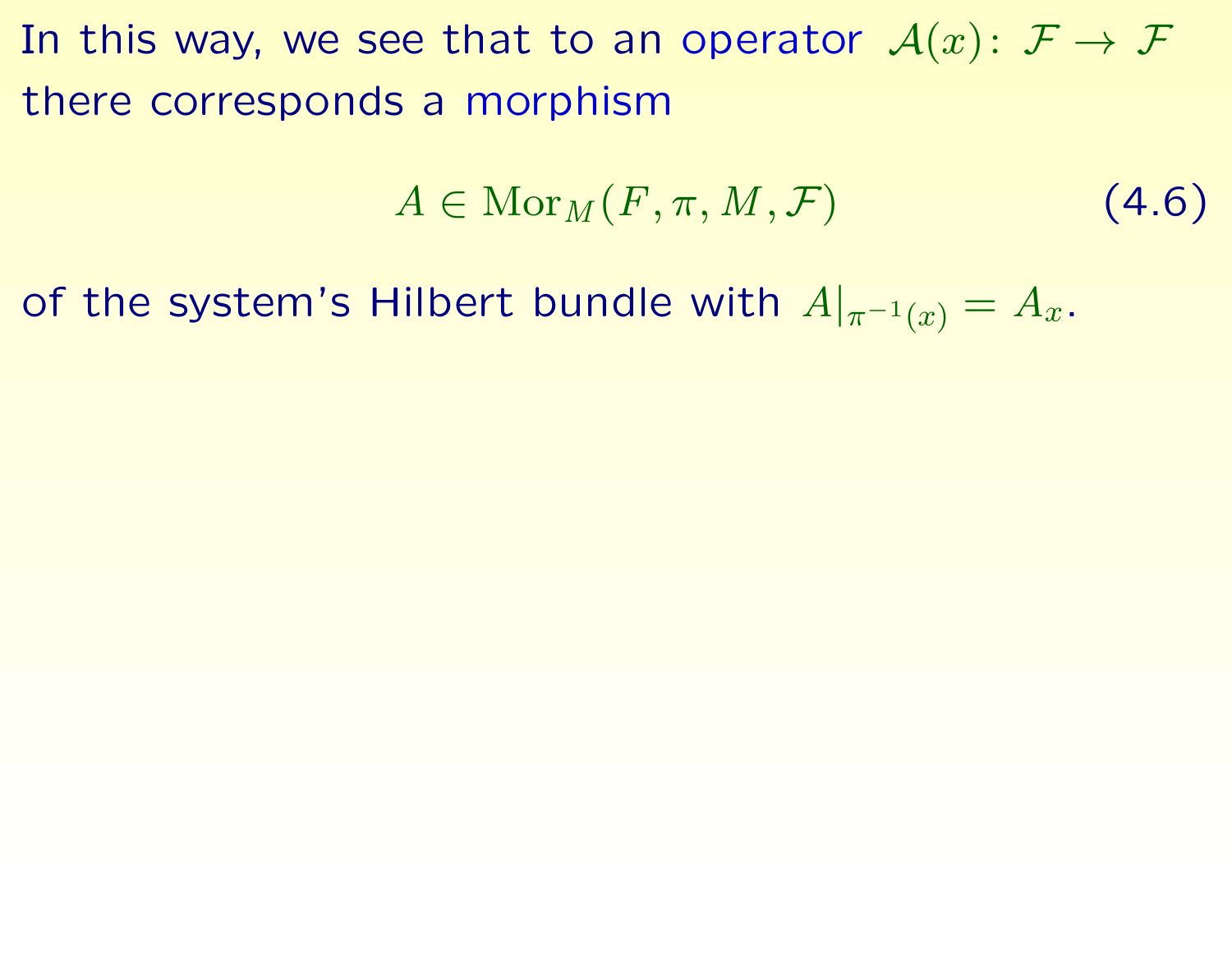In particular, the non-smeared components  $\varphi_i$  of a quantum field  $\varphi$  change to  $\Phi_i \in \text{Mor}_M(F, \pi, M, \mathcal{F})$  with

$$
\Phi_i|_{\pi^{-1}(x)} := l_x^{-1} \circ \varphi_i(x) \circ l_x. \tag{4.7}
$$

To the smeared fields  $\boldsymbol{\varphi}_i$  should correspond

$$
\boldsymbol{\Phi}_i: x \mapsto \boldsymbol{\Phi}_i|_x := l_x^{-1} \circ \boldsymbol{\varphi}_i(\,\cdot\,) \circ l_x. \tag{4.8}
$$

so that the smeared field  $\Phi$  becomes a mapping

$$
\boldsymbol{\Phi}: x \mapsto \boldsymbol{\Phi}|_x = l_x^{-1} \circ \boldsymbol{\varphi}(\,\cdot\,)\circ l_x,\tag{4.9}
$$

$$
\boldsymbol{\Phi}_x(f) = \int_M \mathrm{d}^4 y \sum_i \, \mathcal{O}_{y \to x}(\boldsymbol{\Phi}_i(y)) f^i(y), \tag{4.10}
$$

the transport  $\partial$  in  $\mathrm{mor}_M(F,\pi,M,\mathcal{F})$  is defined via [\(3.14\)](#page-27-0).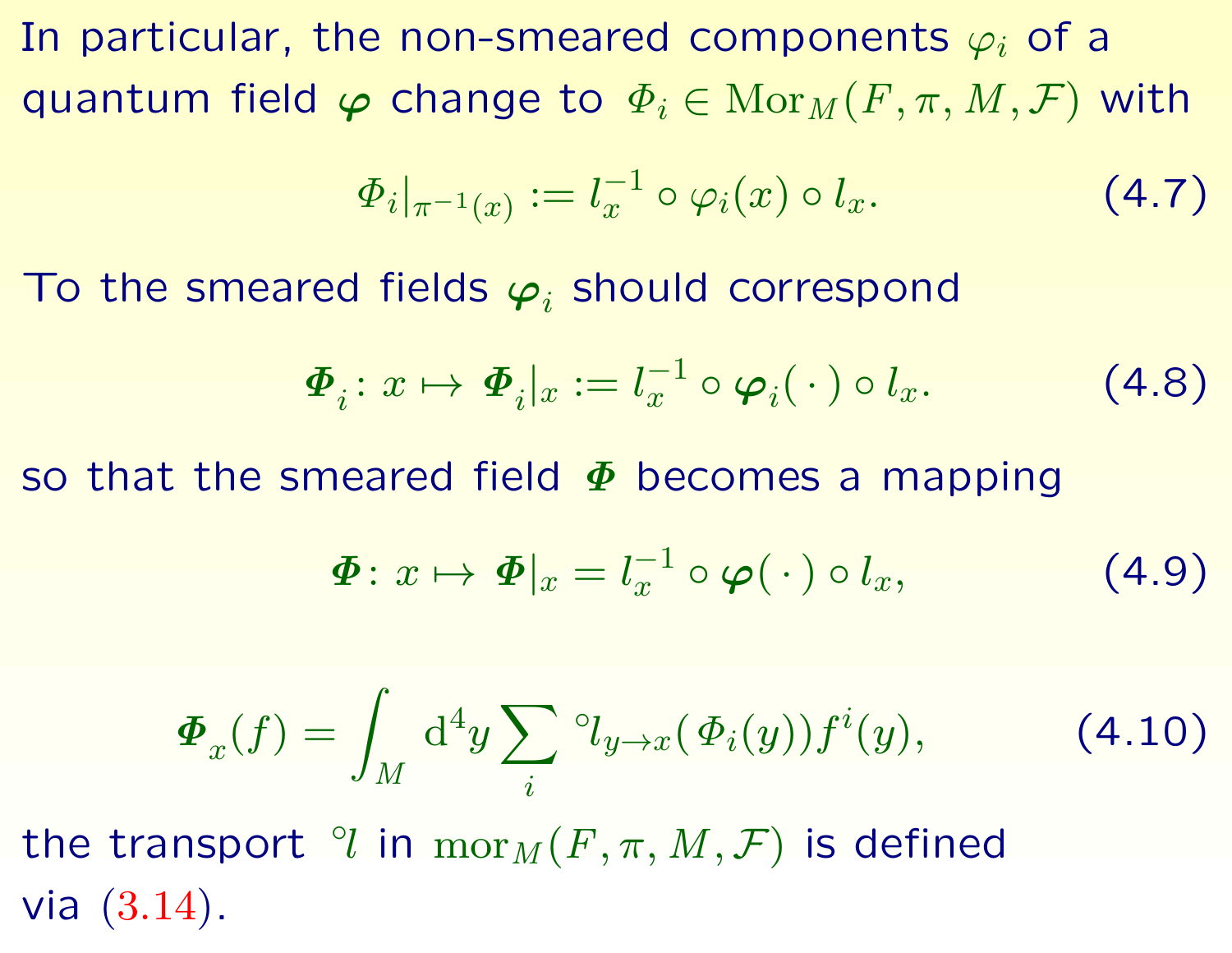The morphisms, like  $A$ , are not the exact objects we need. Since in the ordinary theory the operators like, A, act on state vectors, like  $\mathcal{X}$ , we should expect the bundle analogue  $\hat{A}$  of  $\cal{A}$  to act on a state section  $X$ producing again a section  $\hat{A}(X) \in \text{Sec}(F, \pi, M, \mathcal{F})$ . As in the module  $\text{Sec}(F, \pi, M, \mathcal{F})$  there is a natural scalar product  $\langle \cdot | \cdot \rangle$  with values in the C-valued functions, the r.h.s. of [\(4.3\)](#page-35-0) should be identified with the value at  $x \in M$  of the scalar product  $\langle X|\hat{A}(Y)\rangle$ . Combining these ideas, we conclude that

$$
\hat{A}(X) = A \circ X. \tag{4.11}
$$

Hereof, the  $\hat{A}$  is the morphism in  $\text{MorSec}(F, \pi, M, \mathcal{F})$ generated by  $A \in \text{Mor}_M(F, \pi, M, \mathcal{F})$  whose restriction on  $\pi^{-1}(x)$  is  $A_x=l_x^{-1}$  $_{x}^{-1}\circ\,\mathcal{A}(x)\circ l_{x}.$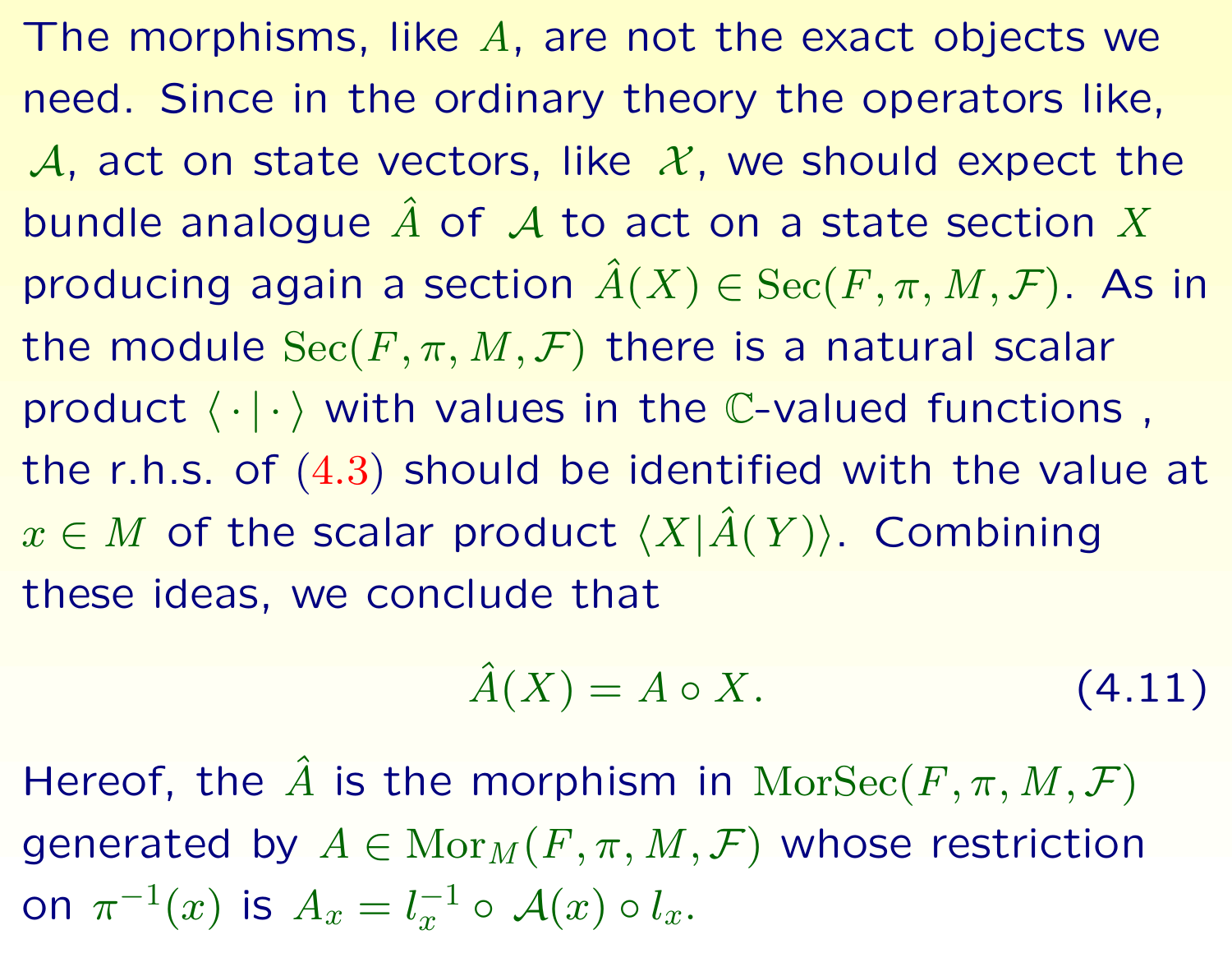Assuming  $\hat{A}$  to be the 'right' bundle analogue of  $\mathcal{A}$ , we conclude that

$$
\hat{A}(X): x \mapsto \hat{A}(X)|_x = (A \circ X)(x) = A_x(X(x)) = l_x^{-1}(\mathcal{A}(x)(\mathcal{X}))
$$
\n(4.12)

i.e. the image of  $\mathcal{A}(x)(\mathcal{X})$  according to  $(4.1)$  is exactly the value at x of  $\hat{A}(X)$  and

$$
\langle \mathcal{X} | \mathcal{A}(x)(\mathcal{Y}) \rangle = \langle X | \hat{A}(Y) \rangle |_{x}
$$
 (4.13)

which expresses the invariance of the scalar products when we replace state vectors with state sections. Since the scalar products define the observed (expectation, mean) values of physically observable quantities, the last equality expresses the independence of these values of the way we calculate them.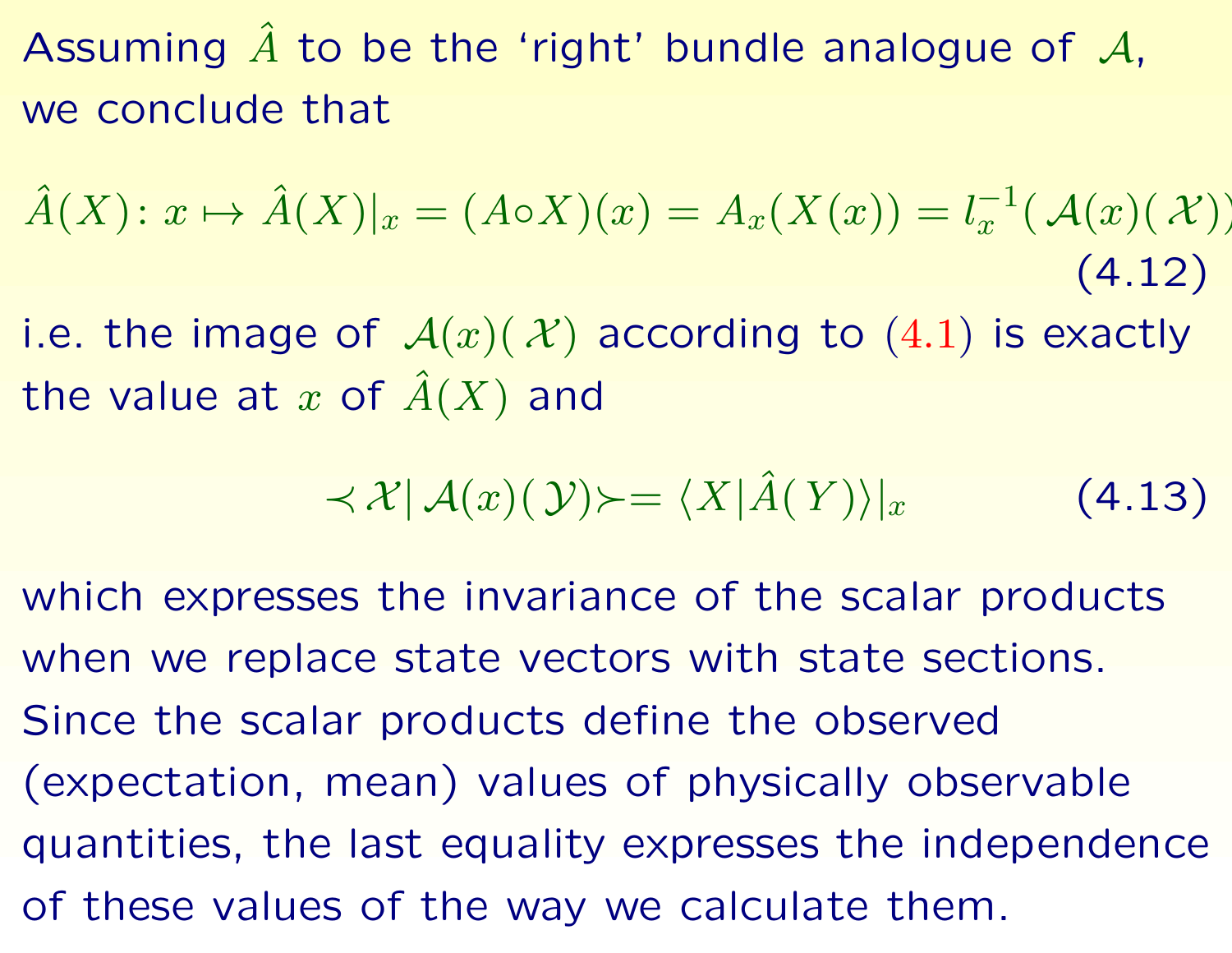# 5. Conclusion

The present investigation is a continuation of the fibre bundle formulation of quantum physics begun in [1-5]. Here we have applied a slightly different approach to the quantum field theory. The basic idea is the Hilbert space of states to be replaced with a Hilbert bundle with it as a typical fibre, then all quantities of the ordinary quantum field theory are mapped into their bundle analogues by means of the bundle transport, which is an internal object of any particular bundle, or other mappings build from it.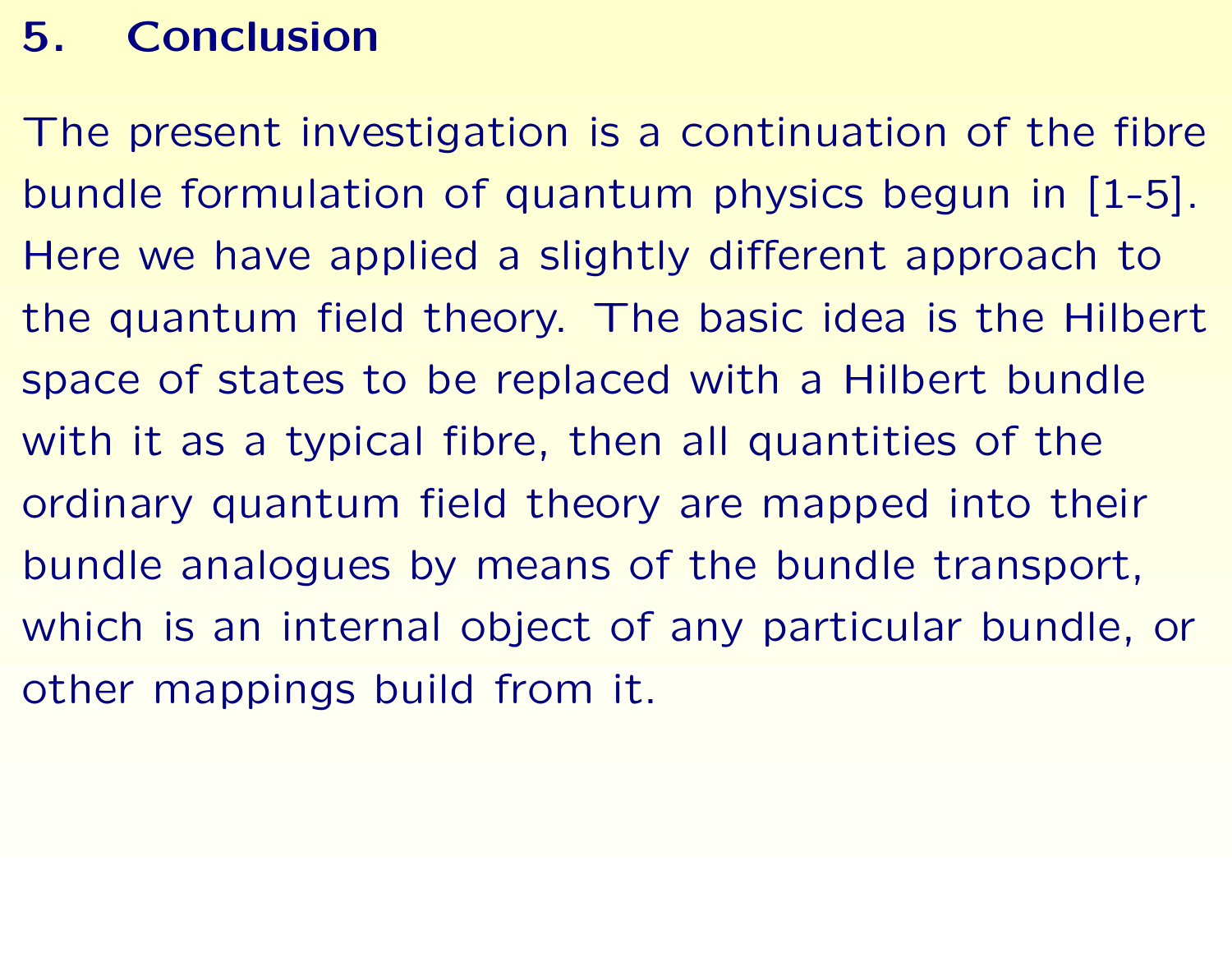# 5. Conclusion

The present investigation is a continuation of the fibre bundle formulation of quantum physics begun in [1-5]. Here we have applied a slightly different approach to the quantum field theory. The basic idea is the Hilbert space of states to be replaced with a Hilbert bundle with it as a typical fibre, then all quantities of the ordinary quantum field theory are mapped into their bundle analogues by means of the bundle transport, which is an internal object of any particular bundle, or other mappings build from it.

The realization of such a procedure is not unique. The main reason being that the quantum field theory has not a unique generally accepted formulation.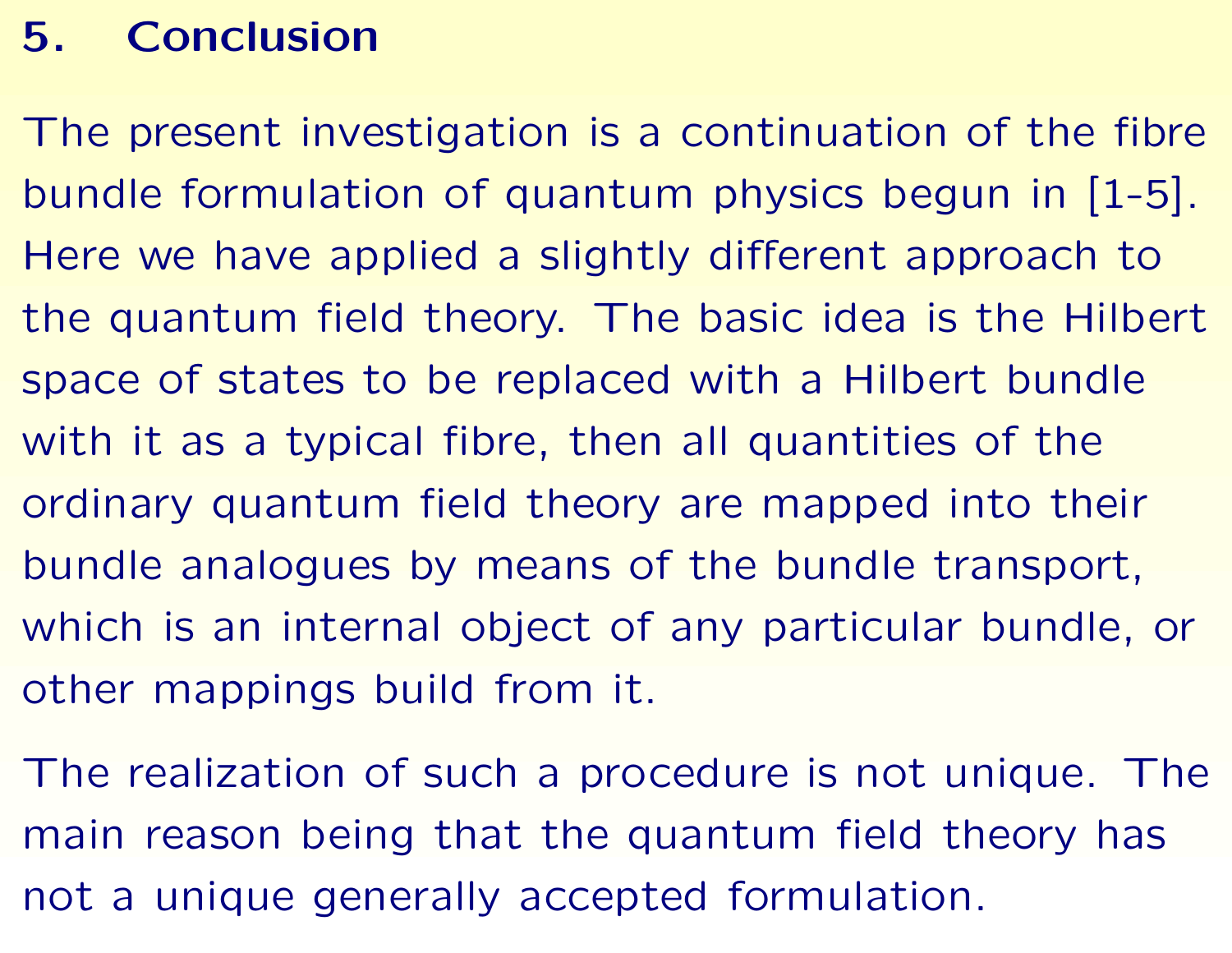## References

- [1] Bozhidar Z. Iliev. Fibre bundle formulation of nonrelativistic quantum mechanics. I. Introduction. The evolution transport. Journal of Physics A: Mathematical and General, 34(23):4887–4918, 2001. DOI No. 10.1088/0305-4470/34/23/308 http://arXiv.org e-Print archive, E-print No. quant-ph/9803084, March 1998.
- [2] Bozhidar Z. Iliev. Fibre bundle formulation of nonrelativistic quantum mechanics. II. Equations of motion and observables. Journal of Physics A: Mathematical and General, 34(23):4919–4934, 2001. DOI No. 10.1088/0305-4470/34/23/309 http://arXiv.org e-Print archive, E-print No. quant-ph/9804062, April 1998.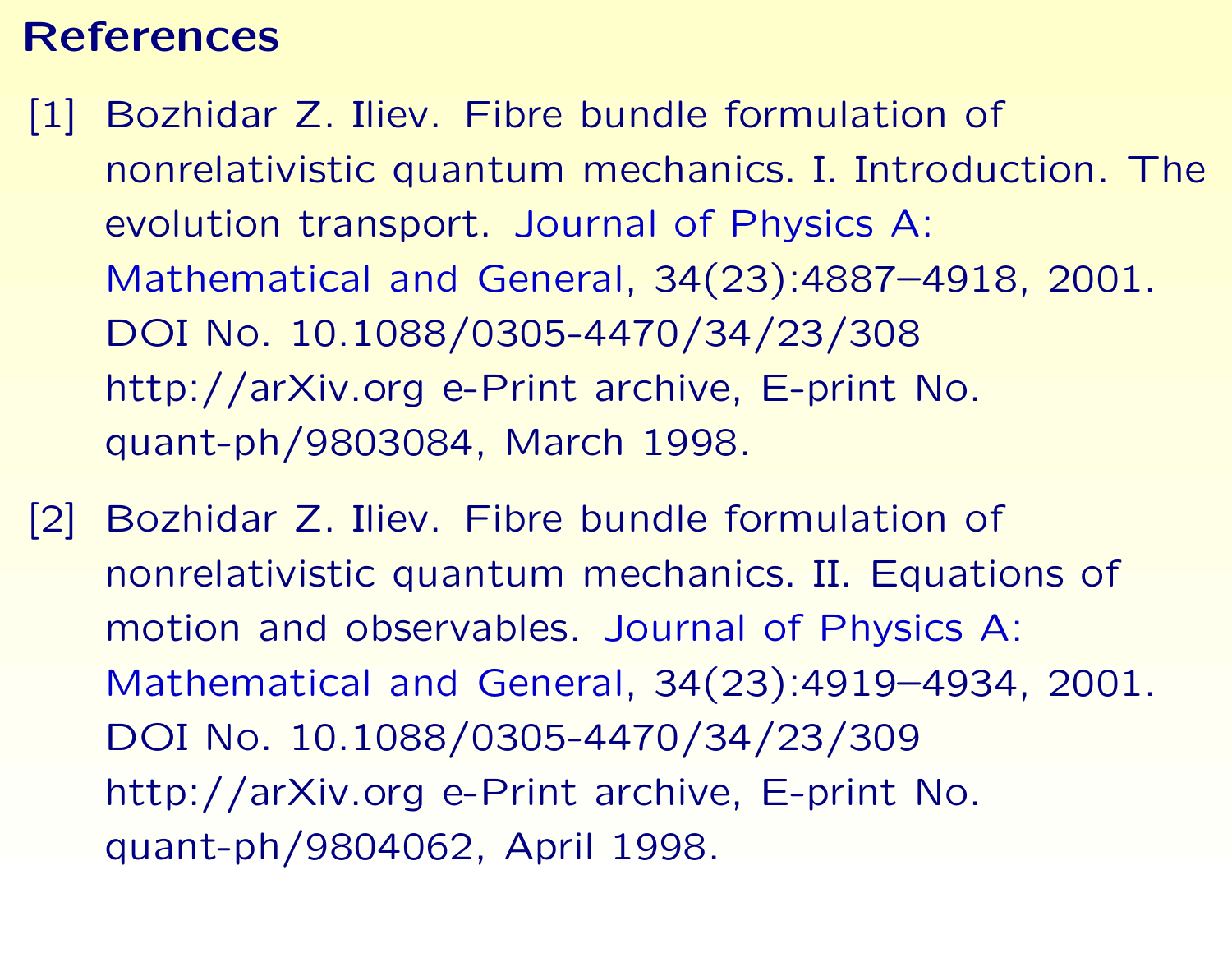- [3] Bozhidar Z. Iliev. Fibre bundle formulation of nonrelativistic quantum mechanics. III. Pictures and integrals of motion. Journal of Physics A: Mathematical and General, 34(23):4935–4950, 2001. DOI No. 10.1088/0305-4470/34/23/310 http://arXiv.org e-Print archive, E-print No. quant-ph/9806046, June 1998.
- [4] Bozhidar Z. Iliev. Fibre bundle formulation of nonrelativistic quantum mechanics. IV. Mixed states and evolution transport's curvature. International Journal of Modern Physics A, 17(2):229–243, 2002. DOI No. 10.1142/S0217751X02005669 http://arXiv.org e-Print archive, E-print No. quant-ph/9901039, January 1999.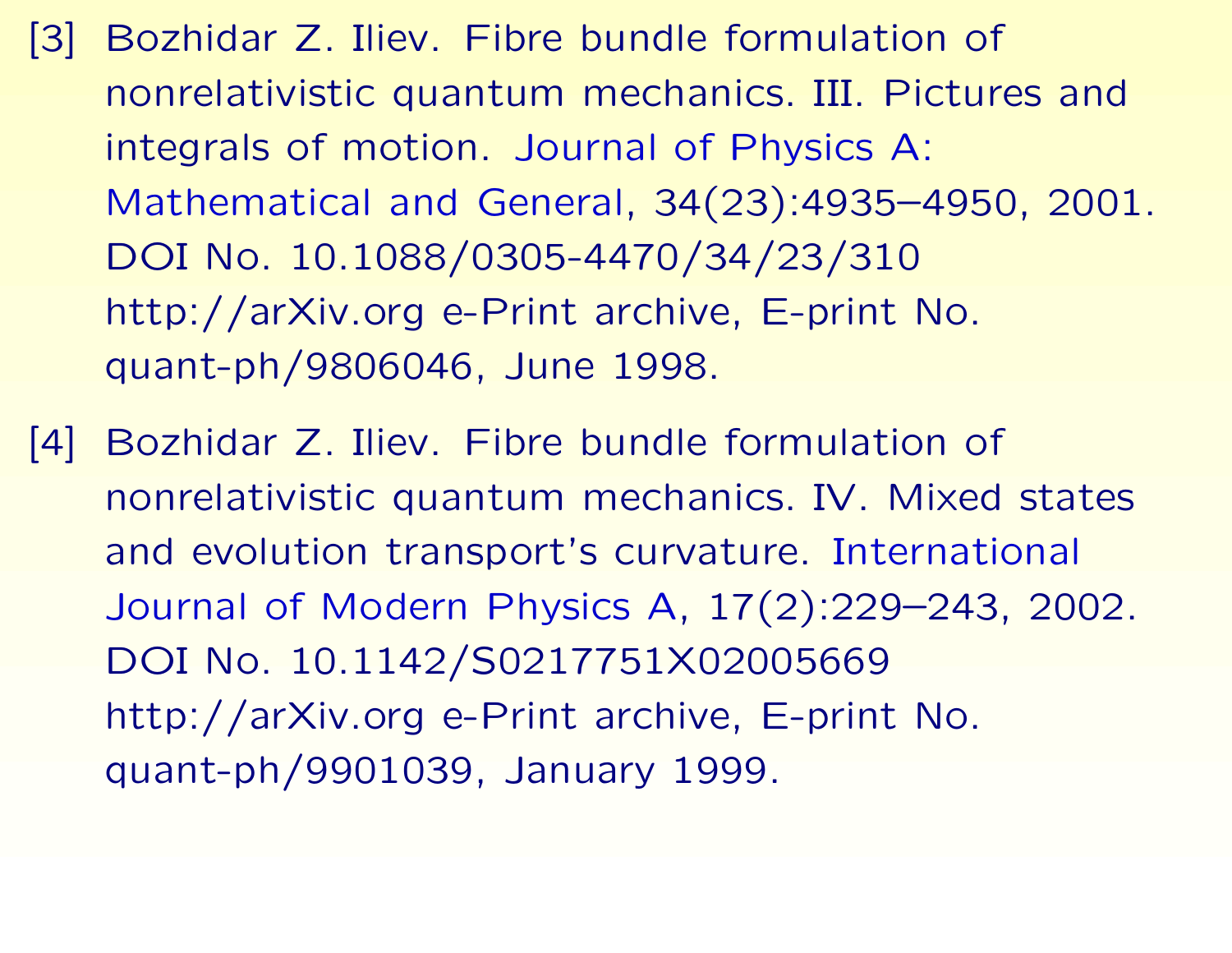- [5] Bozhidar Z. Iliev. Fibre bundle formulation of nonrelativistic quantum mechanics. V. Interpretation, summary, and discussion. International Journal of Modern Physics A, 17(2):245–258, 2002. DOI No. 10.1142/S0217751X02005712 http://arXiv.org e-Print archive, E-print No. quant-ph/9902068, February 1999.
- [6] Bozhidar Z. Iliev. Fibre bundle formulation of nonrelativistic quantum mechanics (full version). http://arXiv.org e-Print archive, E-print No. quant-ph/0004041, April 2000.
- [7] D. Husemoller. Fibre bundles. McGraw-Hill Book Co., New York-St. Louis-San Francisco-Toronto-London-Sydney, 1966. Other editions: Springer Verlag, 1975, 1994, 1998. Russian translation: Mir, Moscow, 1970.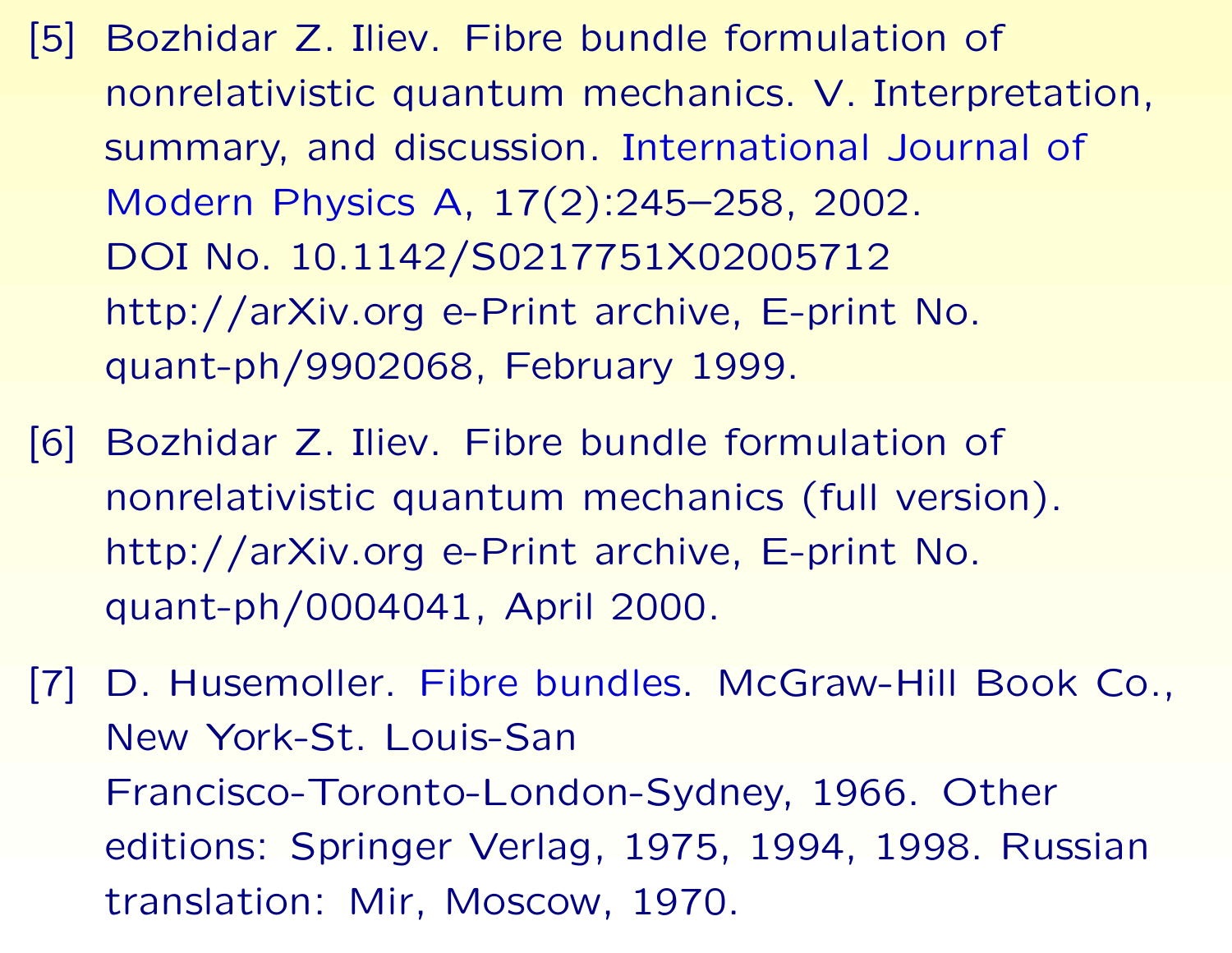- [8] Norman Steenrod. The topology of fibre bundles. Princeton University Press, Princeton, ninth edition, 1974. First eddition: Princeton University Press, 1951.
- [9] Serge Lang. Differential manifolds. Springer Verlag, New York, 1985. (originally published: Addison-Wesley Pub. Co, Reading, Mass. 1972).
- [10] Bozhidar Z. Iliev. Transports along maps in fibre bundles. JINR Communication E5-97-2, Dubna, 1997. 19 pp. http://arXiv.org e-Print archive, E-print No. dg-ga/9709016, September 1997.